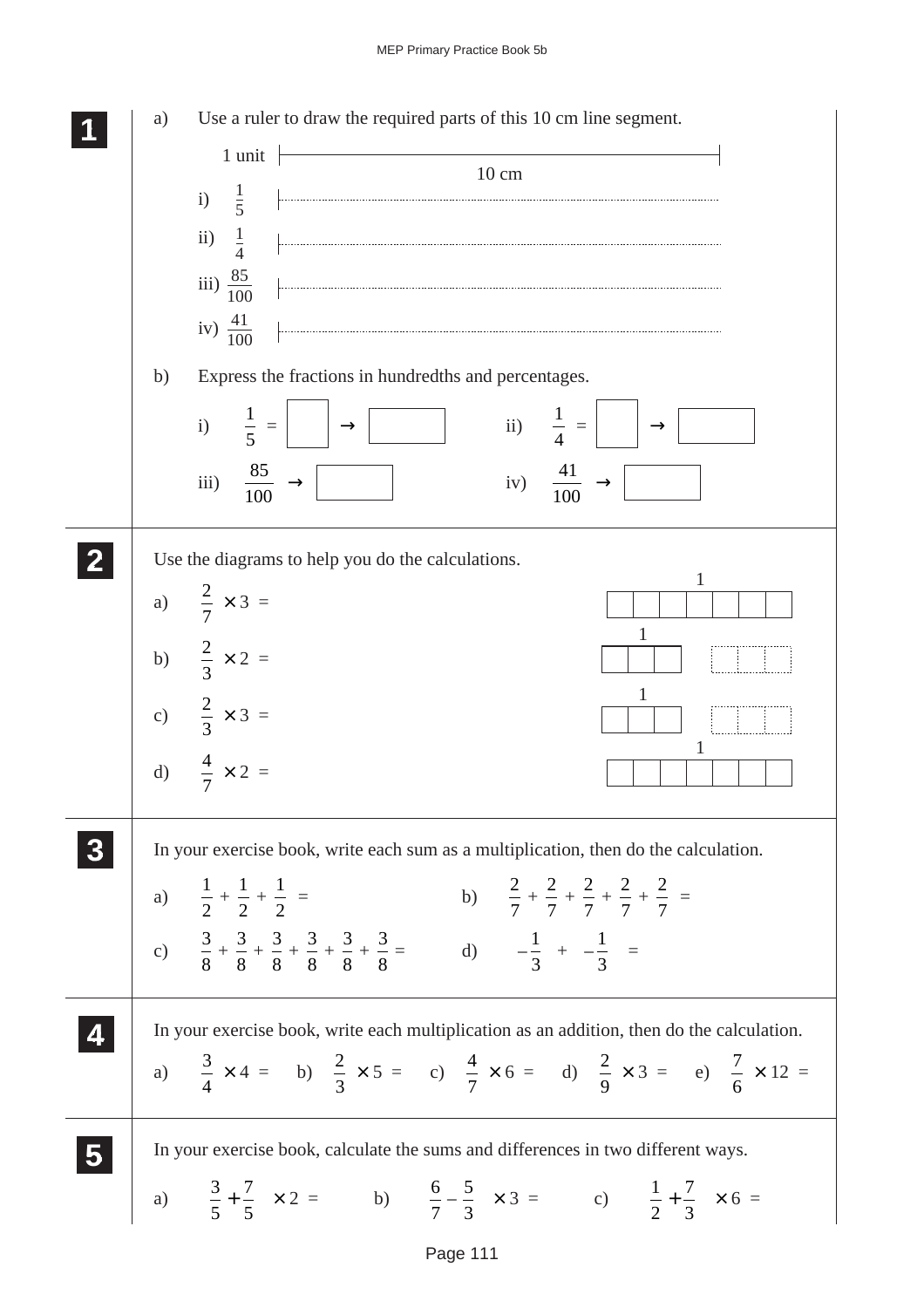|                         |    | Calculate the products, reducing them to their simplest form where relevant.                                                             |
|-------------------------|----|------------------------------------------------------------------------------------------------------------------------------------------|
|                         |    | b) $\frac{3}{8} \times 4 =$ c) $\frac{3}{4} \times 8 =$<br>a) $\frac{4}{5} \times 2 =$                                                   |
|                         |    | f) $\frac{5}{11} \times 0 =$<br>d) $\frac{5}{12} \times 8 =$<br>e) $\frac{5}{8} \times 12 =$                                             |
|                         |    | Fill in the missing numbers. Check that they make the statements true.                                                                   |
|                         |    | a) $\frac{2}{5} \times$ = $\frac{4}{5}$ b) $\times \frac{5}{9} = \frac{15}{9}$ c) $\frac{3}{10} \times$ = $\frac{30}{10}$                |
|                         |    | d) $\frac{5}{8} \times \boxed{ } = \frac{5}{4}$ e) $\frac{11}{6} \times 4 = \frac{10}{3}$ f) $\frac{5}{\boxed{ }} \times \boxed{ } = 10$ |
|                         |    | Write each calculation in different ways.                                                                                                |
|                         |    | a) $\left(\frac{3}{2} + \frac{1}{3}\right) \times 12 =$                                                                                  |
|                         |    | b) $\left(\frac{4}{5} - \frac{2}{3}\right) \times 4 =$                                                                                   |
|                         |    | Answer each question by writing a division. Use the diagram to help you.                                                                 |
|                         |    | $\mathbf{1}$                                                                                                                             |
|                         | a) | What is half of a third?                                                                                                                 |
|                         | b) | What is a third of a quarter?                                                                                                            |
|                         | c) | What is a quarter of a third?                                                                                                            |
|                         | d) | What is a fifth of 10 twelfths?                                                                                                          |
|                         | e) | What is a third of 3 quarters?                                                                                                           |
|                         | f) | What is a quarter of 16 twelfths?                                                                                                        |
| $\overline{\mathbf{5}}$ | a) | One third of the unit has been divided into 5 equal parts.<br>1<br>Write a division about the part which has been shaded twice.          |
|                         | b) | Do the division and show it on the diagram in a). $\frac{2}{3} \div 5 =$                                                                 |
|                         | c) | $\frac{4}{3} \div 2 =$<br>Do the division. Amend the diagram to show it.                                                                 |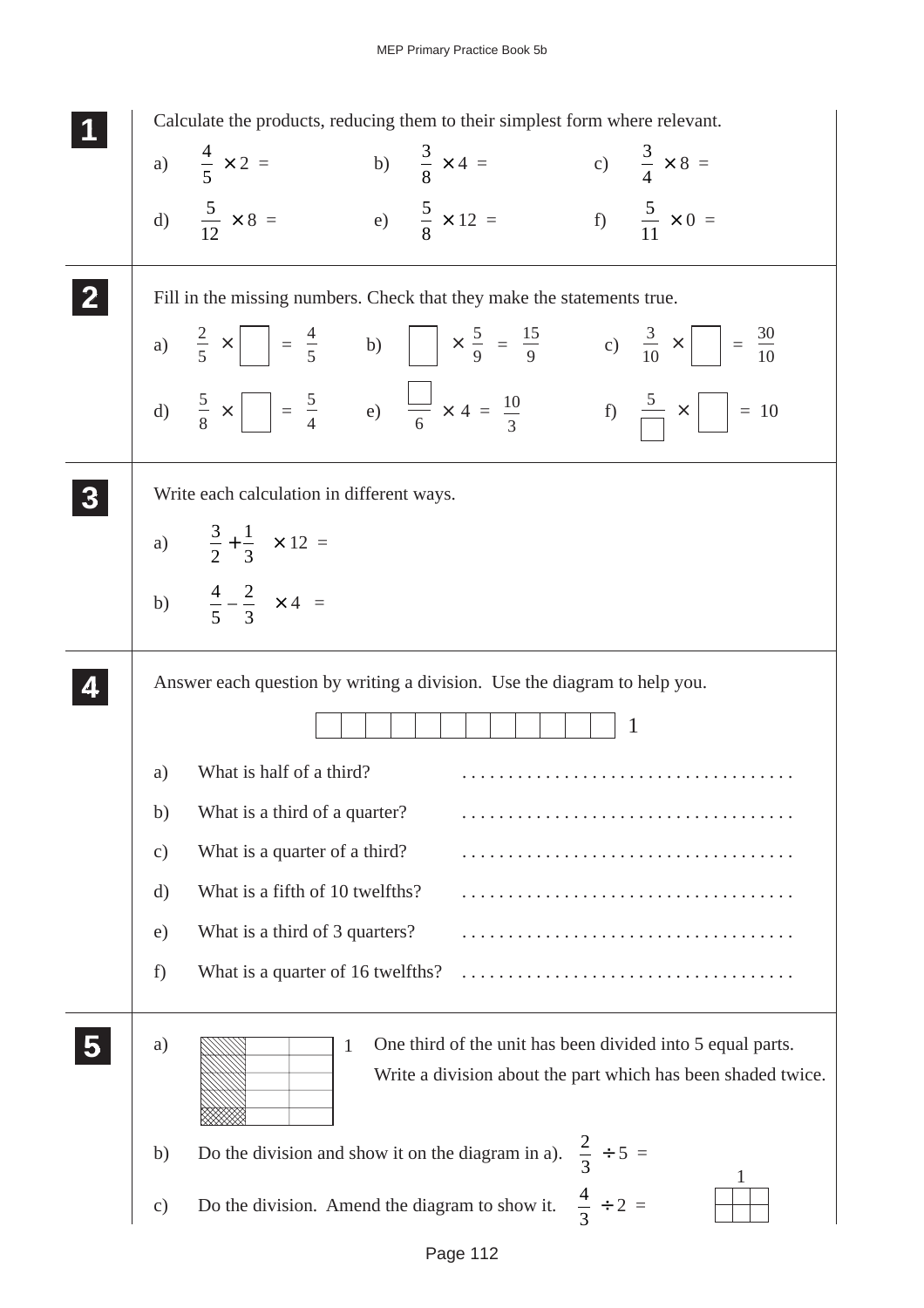| Do the calculations.                                                                                                                                                                                                                                                                                                         |
|------------------------------------------------------------------------------------------------------------------------------------------------------------------------------------------------------------------------------------------------------------------------------------------------------------------------------|
| b) $\frac{4}{5} - \frac{3}{10} =$<br>a) $\frac{3}{4} + \frac{5}{6} =$                                                                                                                                                                                                                                                        |
|                                                                                                                                                                                                                                                                                                                              |
| c) $\frac{2}{5} \times 10 =$<br>d) $\frac{5}{8} \div 4 =$                                                                                                                                                                                                                                                                    |
|                                                                                                                                                                                                                                                                                                                              |
| Solve the equations and inequality. Check your solutions.                                                                                                                                                                                                                                                                    |
| a) $x \times 4 = \frac{3}{4}$ b) $y + 5 \times y = \frac{12}{5}$ c) $6 \times z - z < \frac{5}{8}$                                                                                                                                                                                                                           |
|                                                                                                                                                                                                                                                                                                                              |
|                                                                                                                                                                                                                                                                                                                              |
| The 4th, 5th and 6th terms of a sequence are given. Complete the sequence so that the<br>first 10 terms are listed.                                                                                                                                                                                                          |
| $\frac{4}{3}, \frac{8}{3}, \frac{16}{3},$<br>a)                                                                                                                                                                                                                                                                              |
|                                                                                                                                                                                                                                                                                                                              |
| $\frac{2}{7}, \frac{3}{7}, \frac{4}{7}$<br>b)                                                                                                                                                                                                                                                                                |
| $\frac{2}{3}, \frac{3}{4}, \frac{4}{5}$<br>$\mathbf{c})$                                                                                                                                                                                                                                                                     |
|                                                                                                                                                                                                                                                                                                                              |
| $\frac{18}{5}, \frac{6}{5}, \frac{2}{5}$<br>$\mathrm{d}$                                                                                                                                                                                                                                                                     |
|                                                                                                                                                                                                                                                                                                                              |
|                                                                                                                                                                                                                                                                                                                              |
|                                                                                                                                                                                                                                                                                                                              |
|                                                                                                                                                                                                                                                                                                                              |
| What length is the adjacent side of the rectangle?<br>a)<br>$a = 6m$                                                                                                                                                                                                                                                         |
| $b =$                                                                                                                                                                                                                                                                                                                        |
| Calculate the perimeter of the rectangle.<br>b)                                                                                                                                                                                                                                                                              |
| $P =$                                                                                                                                                                                                                                                                                                                        |
|                                                                                                                                                                                                                                                                                                                              |
| Find a rule and complete the table. Write the rule in different ways.<br>$a =$                                                                                                                                                                                                                                               |
| $b =$<br>10<br>$\boldsymbol{a}$                                                                                                                                                                                                                                                                                              |
| $\boldsymbol{b}$<br>$\overline{2}$                                                                                                                                                                                                                                                                                           |
| $\frac{1}{2}, \frac{1}{4}, \frac{1}{8},$<br>e)<br>The area of a rectangle is $\frac{80}{3}$ m <sup>2</sup> . The length of a side is 6 m.<br>$A = \frac{80}{3} \text{ m}^2 \mid b$<br>$\frac{10}{9}$<br>$\frac{15}{3}$<br>$rac{2}{9}$<br>$\frac{3}{10}$<br>$rac{1}{7}$<br>$\frac{1}{35}$<br>$\frac{3}{10}$<br>$\frac{1}{15}$ |

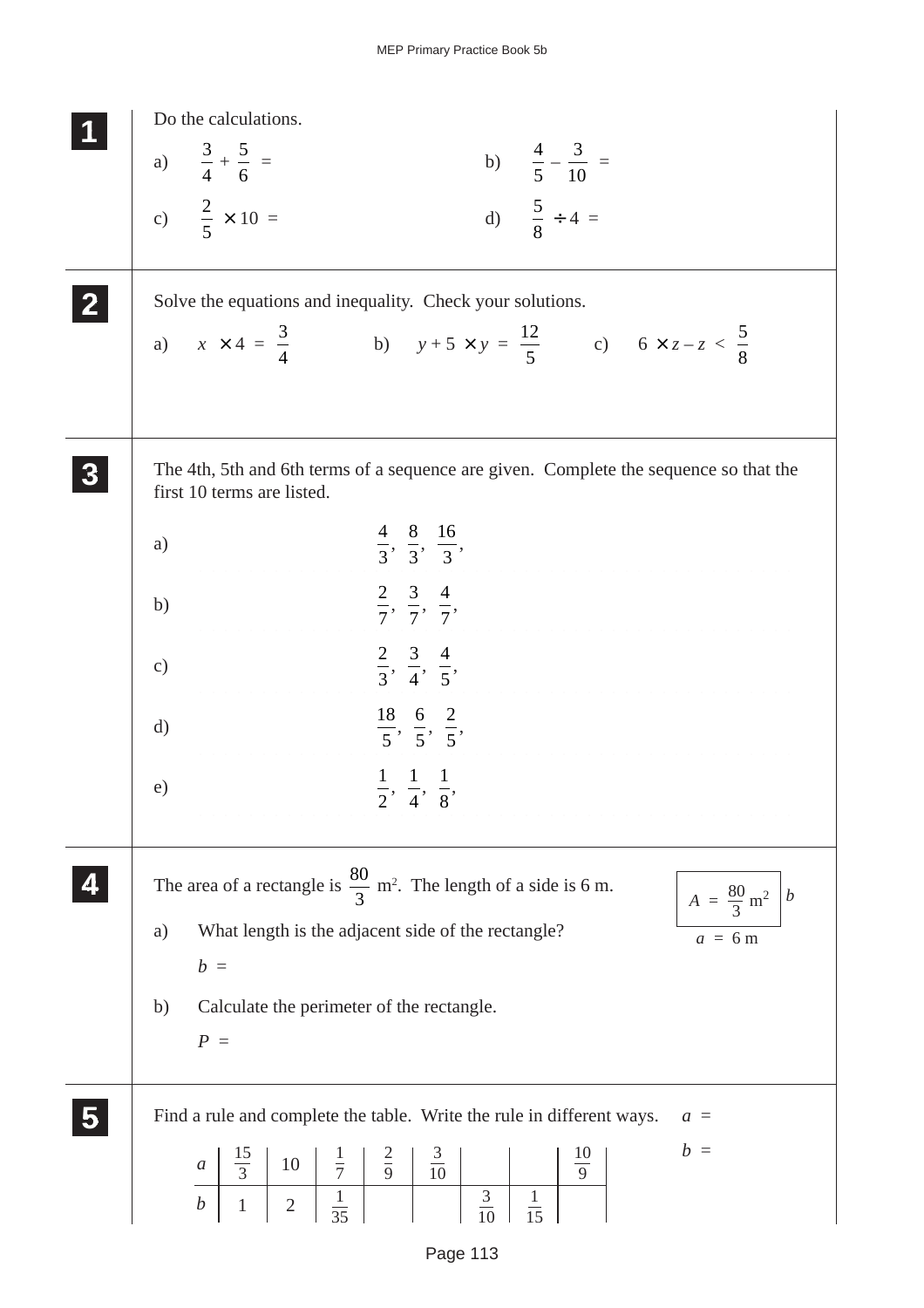| Practise calculation. Write details in your exercise book.                                                                                                                                                                                                                                                                                                                                                                                                                                                                                                   |
|--------------------------------------------------------------------------------------------------------------------------------------------------------------------------------------------------------------------------------------------------------------------------------------------------------------------------------------------------------------------------------------------------------------------------------------------------------------------------------------------------------------------------------------------------------------|
| a) $\frac{5}{8} + \frac{3}{16} =$<br>b) $\frac{3}{15} + \frac{7}{10} =$<br>c) $\frac{3}{7} + \frac{1}{8} =$                                                                                                                                                                                                                                                                                                                                                                                                                                                  |
| f) $\frac{3}{8} - \frac{3}{12} =$<br>d) $\frac{3}{4} - \frac{5}{8} =$<br>e) $\frac{12}{15} - \frac{2}{5} =$                                                                                                                                                                                                                                                                                                                                                                                                                                                  |
| i) $\frac{5}{8} \times 4 =$<br>g) $\frac{5}{6} \times 6 =$<br>h) $\frac{4}{9} \times 6 =$                                                                                                                                                                                                                                                                                                                                                                                                                                                                    |
| j) $\frac{6}{7} \div 3 =$<br>1) $\frac{5}{6} \div 4 =$<br>k) $\frac{5}{7} \div 5 =$                                                                                                                                                                                                                                                                                                                                                                                                                                                                          |
| Practise calculation. Write details in your exercise book.                                                                                                                                                                                                                                                                                                                                                                                                                                                                                                   |
| b) $\frac{9}{6} \div 6 \times 4 =$<br>a) $\frac{5}{6} + \frac{1}{4} - \frac{2}{3} =$                                                                                                                                                                                                                                                                                                                                                                                                                                                                         |
| c) $\frac{7}{6} \times (7-4) =$<br>d) $\frac{8}{3} - \frac{3}{4} \times 6 =$                                                                                                                                                                                                                                                                                                                                                                                                                                                                                 |
| Solve the problems in your exercise book. Write the answer here.                                                                                                                                                                                                                                                                                                                                                                                                                                                                                             |
| a)                                                                                                                                                                                                                                                                                                                                                                                                                                                                                                                                                           |
| b)                                                                                                                                                                                                                                                                                                                                                                                                                                                                                                                                                           |
| How many days is $\frac{24}{3}$ of an hour?<br>$\begin{minipage}{.4\linewidth} \begin{tabular}{l} \hline \multicolumn{3}{c} {\textbf{1}} & \multicolumn{3}{c} {\textbf{2}} & \multicolumn{3}{c} {\textbf{3}} & \multicolumn{3}{c} {\textbf{4}} & \multicolumn{3}{c} {\textbf{5}} & \multicolumn{3}{c} {\textbf{6}} & \multicolumn{3}{c} {\textbf{7}} & \multicolumn{3}{c} {\textbf{8}} & \multicolumn{3}{c} {\textbf{9}} & \multicolumn{3}{c} {\textbf{1}} & \multicolumn{3}{c} {\textbf{1}} & \multicolumn{3}{c} {\textbf{1}} & \multicolumn{$<br>$\circ$ ) |
| Which natural numbers could be written instead of each of the shapes?                                                                                                                                                                                                                                                                                                                                                                                                                                                                                        |
| a) $\frac{1}{9} < \frac{11}{9}$ b) $\frac{5}{53} < \frac{\triangle}{53} < \frac{10}{53}$ c) $\frac{7}{3} - \frac{\triangle}{3} > 1$                                                                                                                                                                                                                                                                                                                                                                                                                          |
| $\triangle$ : $\triangle$ : $\triangle$ : $\triangle$ : $\triangle$ : $\triangle$ : $\triangle$ : $\triangle$ : $\triangle$ : $\triangle$ : $\triangle$ : $\triangle$ : $\triangle$ : $\triangle$ : $\triangle$ : $\triangle$ : $\triangle$ : $\triangle$ : $\triangle$ : $\triangle$ : $\triangle$ : $\triangle$ : $\triangle$ : $\triangle$ : $\triangle$ : $\triangle$ : $\triangle$ : $\triangle$ : $\triangle$ : $\triangle$ : $\triangle$ : $\triangle$                                                                                                |
| Solve the problem in your exercise book.                                                                                                                                                                                                                                                                                                                                                                                                                                                                                                                     |
| A 10 cm cube can hold 1 litre of water. What height would the water level be in the<br>cube if we pour in to it:                                                                                                                                                                                                                                                                                                                                                                                                                                             |
| a) $\frac{1}{2}$ a litre b) $\frac{3}{4}$ of a litre c) 25 cl d) 800 cm <sup>3</sup> ?                                                                                                                                                                                                                                                                                                                                                                                                                                                                       |
| What part of the whole unit is shaded?<br>b)<br>a)                                                                                                                                                                                                                                                                                                                                                                                                                                                                                                           |
| Write the fraction in different forms<br>in your exercise book.                                                                                                                                                                                                                                                                                                                                                                                                                                                                                              |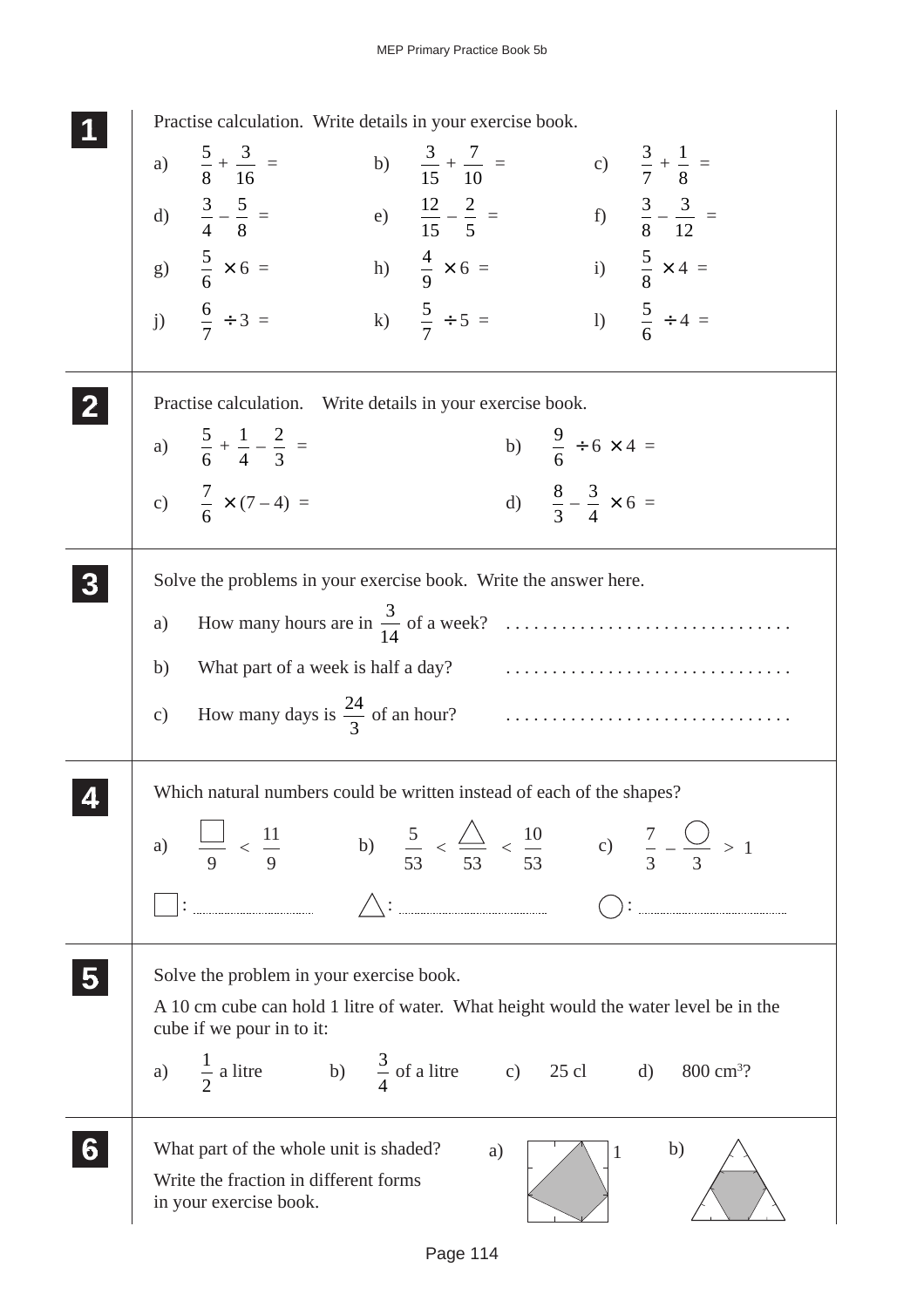|               | Practise calculation. Write details in your exercise book.                                                                                                                                                                                                                                                                                                                                                                                                                              |
|---------------|-----------------------------------------------------------------------------------------------------------------------------------------------------------------------------------------------------------------------------------------------------------------------------------------------------------------------------------------------------------------------------------------------------------------------------------------------------------------------------------------|
|               | a) $\frac{3}{8} + \frac{7}{20} =$<br>c) $\frac{2}{9} + \frac{3}{8} =$<br>b) $\frac{4}{7} + \frac{11}{21} =$                                                                                                                                                                                                                                                                                                                                                                             |
|               | d) $\frac{5}{6} - \frac{1}{3} =$<br>f) $\frac{11}{15} - \frac{3}{5} =$<br>e) $\frac{5}{12} - \frac{1}{3} =$                                                                                                                                                                                                                                                                                                                                                                             |
|               | i) $\frac{7}{8} \times 4 =$<br>g) $\frac{3}{4} \times 8 =$<br>h) $\frac{2}{15} \times 5 =$                                                                                                                                                                                                                                                                                                                                                                                              |
|               | j) $\frac{5}{9} \div 5 =$<br>1) $\frac{3}{8} \div 4 =$<br>k) $\frac{4}{7} \div 2 =$                                                                                                                                                                                                                                                                                                                                                                                                     |
|               | Which natural numbers could be written instead of each of the shapes?                                                                                                                                                                                                                                                                                                                                                                                                                   |
|               | a) $\frac{\binom{3}{2}}{7} < \frac{5}{7}$ b) $\frac{3}{23} < \frac{\binom{3}{23}}{23} < \frac{8}{23}$ c) $\frac{9}{5} - \frac{\binom{3}{23}}{10} > 1$                                                                                                                                                                                                                                                                                                                                   |
|               | $\left.\rule{0cm}{0.4cm}\right)\left.\rule{0cm}{0.4cm}\right)\left.\rule{0cm}{0.4cm}\right)\left.\rule{0cm}{0.4cm}\right)\left.\rule{0cm}{0.4cm}\right)\left.\rule{0cm}{0.4cm}\right)\left.\rule{0cm}{0.4cm}\right)\left.\rule{0cm}{0.4cm}\right)\left.\rule{0cm}{0.4cm}\right)\left.\rule{0cm}{0.4cm}\right)\left.\rule{0cm}{0.4cm}\right)\left.\rule{0cm}{0.4cm}\right)\left.\rule{0cm}{0.4cm}\right)\left.\rule{0cm}{0.4cm}\right)\left.\rule{0cm}{0.4cm}\right)\left.\rule{0cm}{0.$ |
|               | Solve the equations and inequality. Check your solutions.                                                                                                                                                                                                                                                                                                                                                                                                                               |
|               | a) $x \times 3 = \frac{2}{5}$ b) $y + 3 \times y = \frac{20}{3}$ c) $5 \times z - z < \frac{4}{7}$                                                                                                                                                                                                                                                                                                                                                                                      |
|               | z <<br>$x =$<br>$y =$                                                                                                                                                                                                                                                                                                                                                                                                                                                                   |
|               | Answer each question by writing a division.<br>1<br>Use the diagram to help you.                                                                                                                                                                                                                                                                                                                                                                                                        |
| a)            | What is half of a quarter?                                                                                                                                                                                                                                                                                                                                                                                                                                                              |
| b)            | What is a quarter of a half?                                                                                                                                                                                                                                                                                                                                                                                                                                                            |
| $\mathbf{c})$ | What is a quarter of a quarter?                                                                                                                                                                                                                                                                                                                                                                                                                                                         |
| $\rm d)$      | What is a third of 9 sixteenths?                                                                                                                                                                                                                                                                                                                                                                                                                                                        |
| a)            | The perimeter of a square flower-pot is 3 quarters of a metre in length.                                                                                                                                                                                                                                                                                                                                                                                                                |
|               | What is the length of each side: i) in metres                                                                                                                                                                                                                                                                                                                                                                                                                                           |
|               | ii) in $cm$ ?                                                                                                                                                                                                                                                                                                                                                                                                                                                                           |
| b)            | Sally poured 2 thirds of a litre of fruit juice equally into 4 cups.<br>How much fruit juice was in each cup?                                                                                                                                                                                                                                                                                                                                                                           |
|               | Give your answer:<br>i) in litres                                                                                                                                                                                                                                                                                                                                                                                                                                                       |
|               | ii) in cl.                                                                                                                                                                                                                                                                                                                                                                                                                                                                              |
|               |                                                                                                                                                                                                                                                                                                                                                                                                                                                                                         |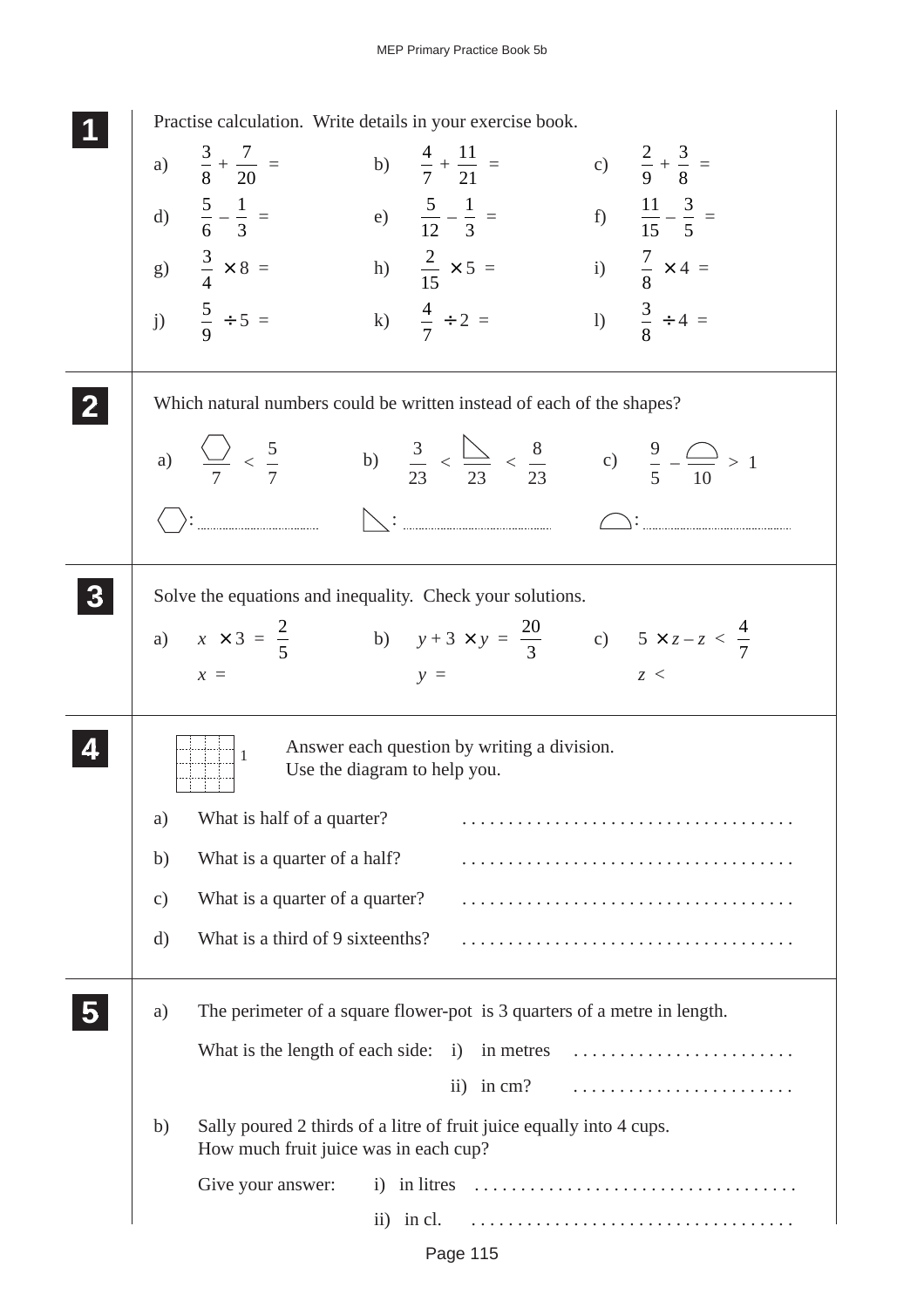| Join the numbers to the corresponding points on the number line.                                                                                                       |
|------------------------------------------------------------------------------------------------------------------------------------------------------------------------|
| $\frac{80}{100}$ $1 + \frac{9}{10}$<br>$-0.60$ $0.35$ $-1.2$ $1.7$ $0.65$<br>1.4                                                                                       |
| 1<br>$\overline{2}$<br>$\mathbf{0}$<br>$-2$<br>$-1$                                                                                                                    |
| <del>ŶŢĿŢŢŢŶŢŢŢŶŢĿŢŢ</del><br>$\mathbf{0}$<br>$\mathcal{X}$                                                                                                            |
| List the marked numbers in order if:                                                                                                                                   |
| $x = 10$<br>a)                                                                                                                                                         |
|                                                                                                                                                                        |
|                                                                                                                                                                        |
| List the fractions as decimals in increasing order. Write $\langle$ or $=$ signs between them.                                                                         |
| $\frac{3}{10}$<br>84<br>70<br>27<br>30<br>16<br>160<br>$\frac{7}{10}$<br>$\mathbf{1}$                                                                                  |
| $10\overline{0}$<br>100<br>100<br>10<br>100<br>100<br>100                                                                                                              |
|                                                                                                                                                                        |
| Write the decimals as fractions, or as the sum of a whole<br>$\mathbf T$<br>number and a fraction. Write them in the place-value table.<br>U<br>H<br>$\mathbf{h}$<br>t |
| a) $3.02 =$                                                                                                                                                            |
| $0.7 =$<br>b)                                                                                                                                                          |
| $30.46 =$<br>$\mathbf{c})$                                                                                                                                             |
| $500.8 =$<br>$\mathbf{d}$                                                                                                                                              |
| $100.09 =$<br>e)                                                                                                                                                       |
| Write the quantities in different units.                                                                                                                               |
| $8.3 \text{ m} = 8 \text{ m } 30 \text{ cm} = 830 \text{ cm} = 8300 \text{ mm} = 0.0083 \text{ km}$<br>Example                                                         |
| $4.6$ litres =<br>a)                                                                                                                                                   |
| $3.067$ km =<br>b)                                                                                                                                                     |
| $151.4$ litres =<br>$\mathbf{c})$                                                                                                                                      |
| 65.2 kg $=$<br>$\mathbf{d}$                                                                                                                                            |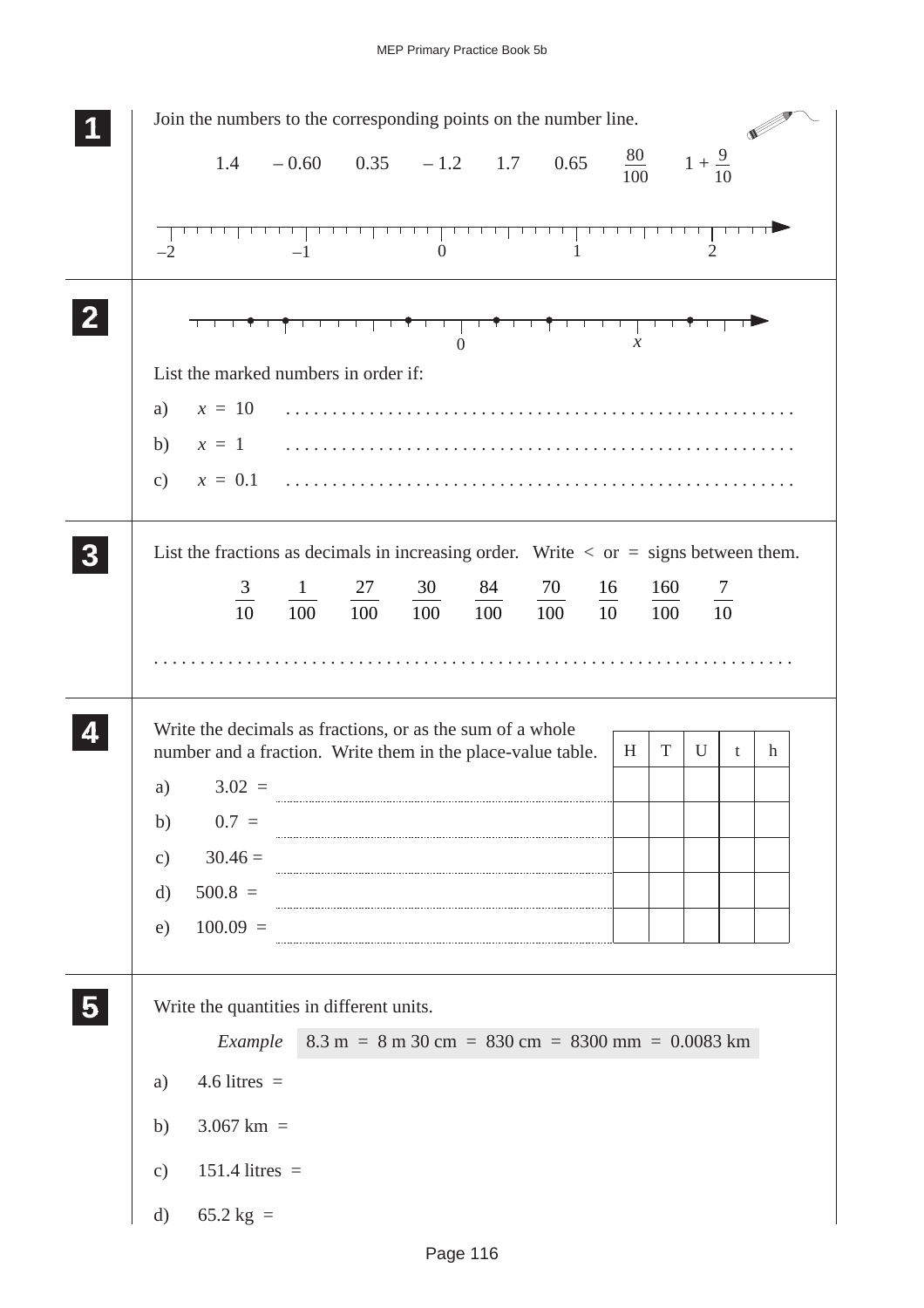|   | Convert each pair of fractions so that they have equal denominators. Compare them.                                                                               |
|---|------------------------------------------------------------------------------------------------------------------------------------------------------------------|
|   | $\frac{50}{100}$<br>$\frac{20}{100}$<br>$\frac{5}{100}$<br>$\frac{6}{10}$<br>$\frac{14}{100}$<br>$\frac{7}{10}$ $\Box$<br>b)<br>c)<br>a)                         |
|   | $\frac{9}{10}$<br>$\frac{90}{100}$<br>$\frac{51}{100}$<br>161<br>$rac{5}{10}$<br>$\frac{16}{100}$<br>e)<br>f)<br>$\mathrm{d}$<br>1000                            |
|   | Convert the decimal numbers to hundredths and compare them.                                                                                                      |
|   | 0.06<br>0.70<br>0.6<br>b)<br>0.7<br>0.11<br>0.1<br>$\mathbf{c})$<br>a)                                                                                           |
|   | 0.3<br>0.39<br>0.03<br>0.7<br>0.07<br>f)<br>0.4<br>$\rm d)$<br>e)                                                                                                |
|   | Write three numbers between the two decimals.                                                                                                                    |
|   | 3.4 <<br>< 3.6<br>a)                                                                                                                                             |
|   | 5.2 <<br>< 5.3<br>b)                                                                                                                                             |
|   | c) $-0.2 <$<br>$\langle 0.1$                                                                                                                                     |
|   | 2.9 <<br>< 3<br>$\mathbf{d}$                                                                                                                                     |
|   | Write the next nearest whole number less than and greater than the decimal number.                                                                               |
|   | < 7.26 <<br>4.7<br>b)<br>a)<br>$\,<\,$<br>$\,<\,$                                                                                                                |
|   | 0.09 <<br>< 99.99 <<br>$\mathbf{d}$<br>$\mathbf{c})$<br>$\,<\,$                                                                                                  |
|   | < 101.01 <<br>f)<br>< 2.306 <<br>e)                                                                                                                              |
|   | Write the next nearest tenths less than and greater than the decimal numbers.                                                                                    |
|   | < 3.85 <<br>< 5.21 <<br>b)<br>a)                                                                                                                                 |
|   | < 21.06 <<br>< 0.44 <<br>$\rm d)$<br>$\mathbf{c})$                                                                                                               |
|   | < 5.01 <<br>< 0.97 <<br>f)<br>e)                                                                                                                                 |
| 6 | Round the decimals to the nearest whole number.<br>a)                                                                                                            |
|   | $2.4 \approx$<br>$6.8 \approx$<br>$43.5 \approx$<br>$59.9 \approx$<br>99.65 $\approx$                                                                            |
|   | Round the decimals to the nearest tenth.<br>b)<br>$8.4 \approx$<br>$6.34 \approx$<br>$5.56 \approx$<br>$10.20 \approx$<br>$5.076$ $\approx$                      |
|   | A melon weighed 3 kg on scales which are accurate to the nearest tenth of a kg.<br>$\mathbf{c})$<br>Write an inequality for the <b>actual</b> mass of the melon. |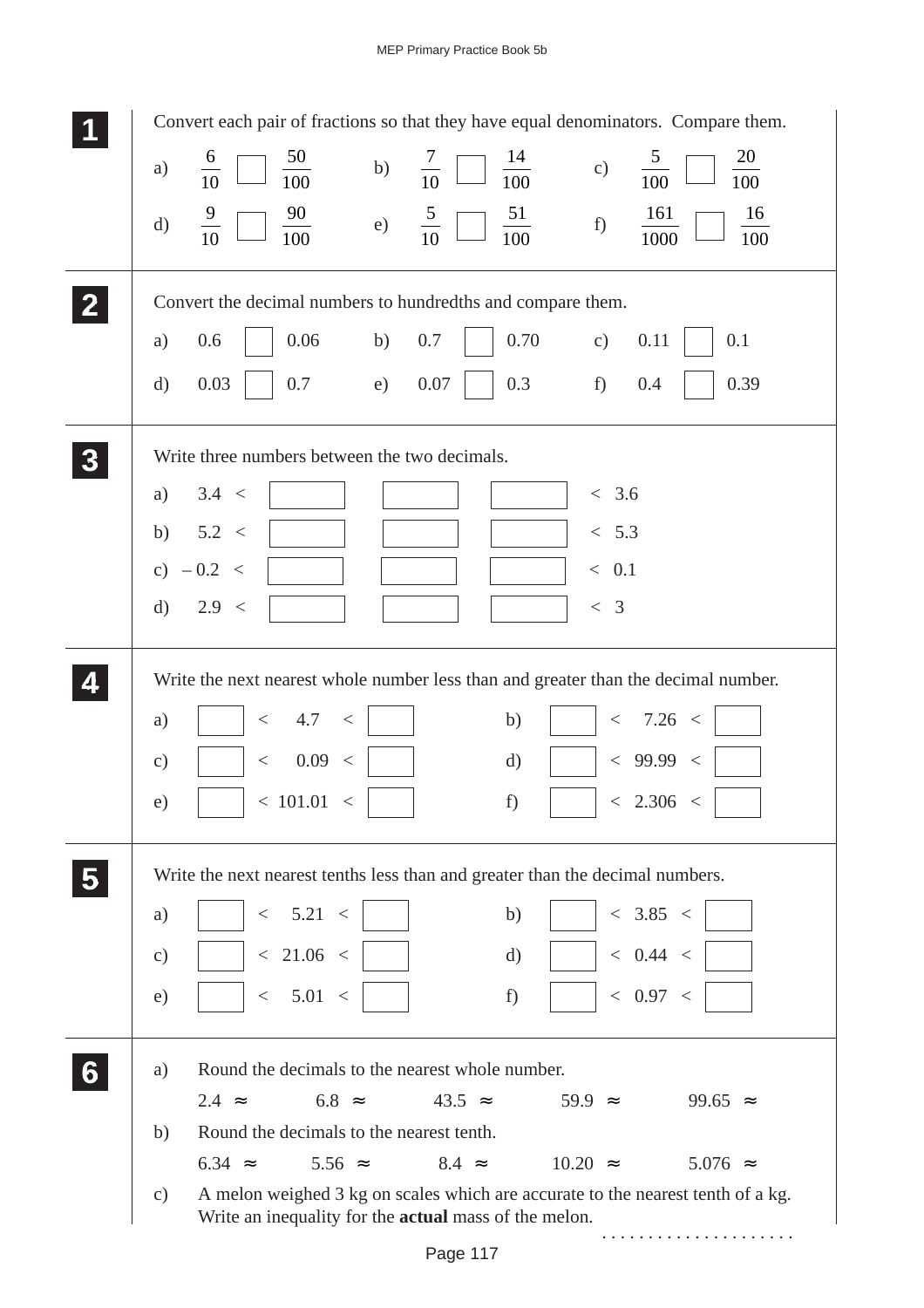**1 11**

We had 30 m 58 cm of parcel tape and used 14 m 26 cm. How much parcel tape do we have left? Write the subtraction in the tables.



Dad bought a water melon which weighed 6.5 kg. At lunch, Mum ate 500 g, Irene ate 3 quarters of a kg, Steve ate 1.2 kg and Dad ate 1.5 kg. How much was left for dinner?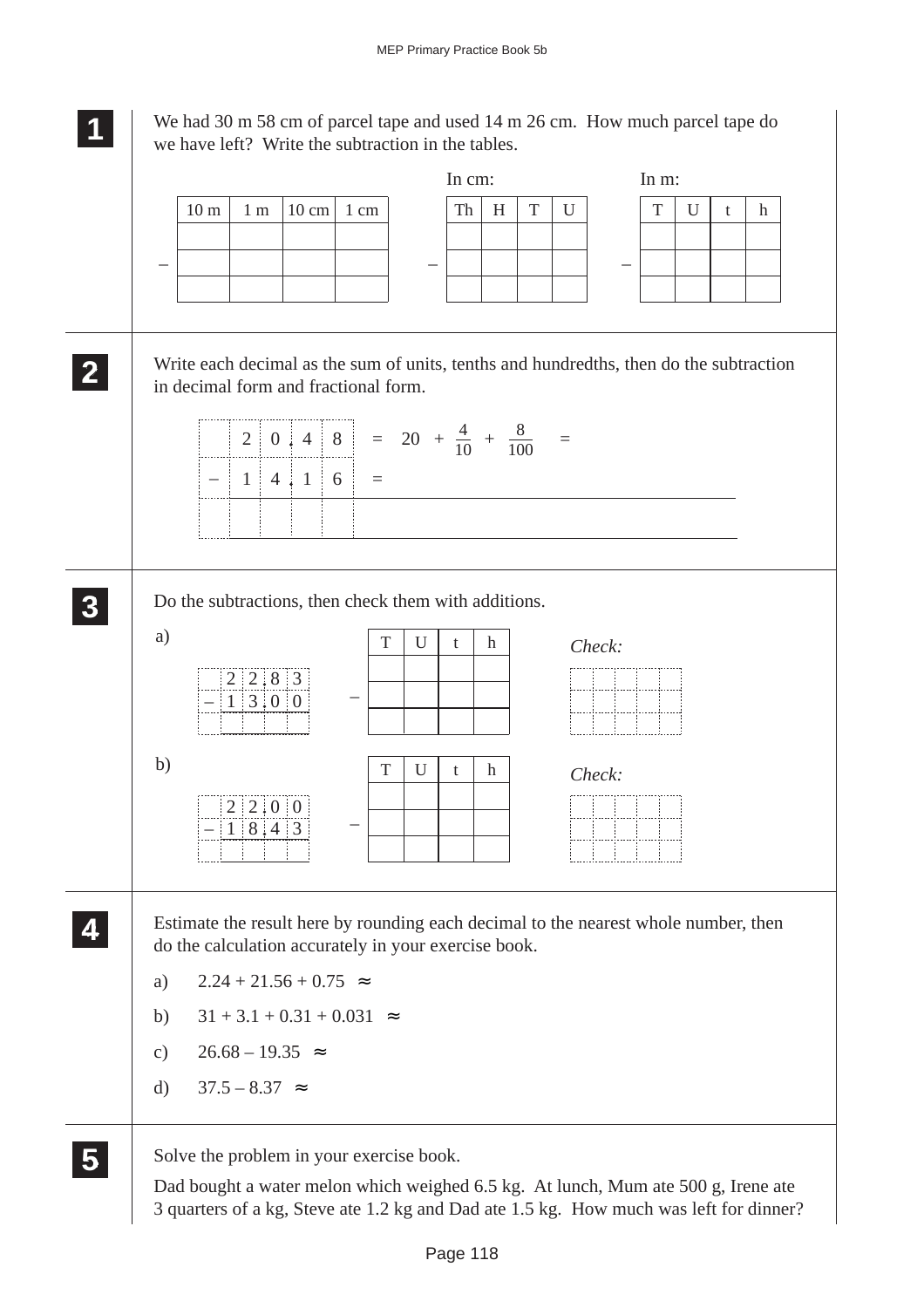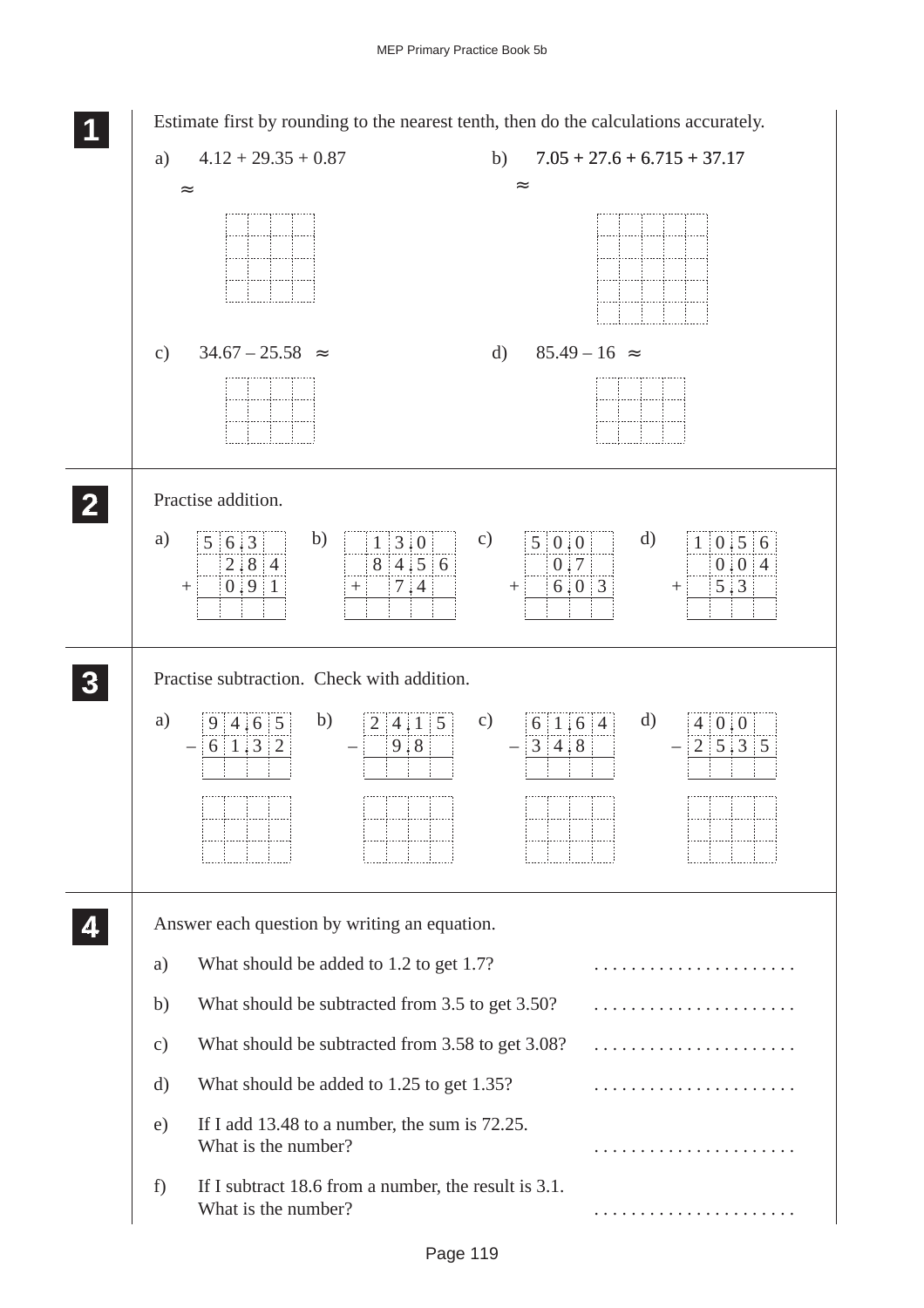| Write the sums as decimals in the place-value table, then add them up.                                                                                                                                                                                                                                                                                                                                                                                                |              |        |            |               |                    |
|-----------------------------------------------------------------------------------------------------------------------------------------------------------------------------------------------------------------------------------------------------------------------------------------------------------------------------------------------------------------------------------------------------------------------------------------------------------------------|--------------|--------|------------|---------------|--------------------|
| a) $18 + \frac{7}{10} + \frac{3}{1000} =$                                                                                                                                                                                                                                                                                                                                                                                                                             | T            | U      | t          | h             | th                 |
| a)                                                                                                                                                                                                                                                                                                                                                                                                                                                                    |              |        |            |               |                    |
| b) $\frac{8}{100} + \frac{7}{1000} =$<br>b)                                                                                                                                                                                                                                                                                                                                                                                                                           |              |        |            |               |                    |
| $\mathbf{c})$<br>c) $70 + \frac{3}{10} + \frac{8}{1000} =$<br>$\mathbf{d}$                                                                                                                                                                                                                                                                                                                                                                                            |              |        |            |               |                    |
| d) $8 + \frac{1}{100} + \frac{37}{1000} =$<br><b>Total</b>                                                                                                                                                                                                                                                                                                                                                                                                            |              |        |            |               |                    |
| Compare the decimal numbers. Fill in the missing signs. $(<, >$ or =)                                                                                                                                                                                                                                                                                                                                                                                                 |              |        |            |               |                    |
| a) $5.89$   $5.98$ b) $0.03$   $0.3$ c) $3.087$   $3.1$ d) $1.45$                                                                                                                                                                                                                                                                                                                                                                                                     |              |        |            |               | 1.145              |
| 4.0 $\begin{array}{ c c c c c c } \hline \end{array}$ 4 f) 0.699 0.7 g) 8.1 8.10 h) 7.099<br>e)                                                                                                                                                                                                                                                                                                                                                                       |              |        |            |               | 7.1                |
| Write these numbers in increasing order.                                                                                                                                                                                                                                                                                                                                                                                                                              |              |        |            |               |                    |
| a)                                                                                                                                                                                                                                                                                                                                                                                                                                                                    |              |        |            |               |                    |
| b)                                                                                                                                                                                                                                                                                                                                                                                                                                                                    |              |        |            |               |                    |
| $\mathbf{c})$                                                                                                                                                                                                                                                                                                                                                                                                                                                         |              |        |            |               |                    |
| Practise addition and subtraction. Check the subtractions in your exercise book.                                                                                                                                                                                                                                                                                                                                                                                      |              |        |            |               |                    |
| b)<br>a)<br>$\mathbf{c})$<br>$\vert 0 \vert 0 \vert 7 \vert$<br>2 7 3<br> 2 7 0                                                                                                                                                                                                                                                                                                                                                                                       | $\mathbf{d}$ |        | 2   0.0    |               |                    |
| 7 6 2 7<br>6:7:5<br>$1 \mid 0 \nmid 1$<br>$3.8$ 5<br>$0.8$ 3<br>8,9<br>$^{+}$<br>$^{+}$<br>$^{+}$                                                                                                                                                                                                                                                                                                                                                                     |              | $\! +$ |            | 0.99<br>4.5 5 |                    |
| e)<br>f<br>1 4 2.1 5<br>8 6 1<br>3 7 6 3<br>g)                                                                                                                                                                                                                                                                                                                                                                                                                        | h)           |        | 70.0       |               |                    |
| 2 3 3 1<br>5 2 5<br>3:6                                                                                                                                                                                                                                                                                                                                                                                                                                               |              |        | 3 4 2 9    |               |                    |
|                                                                                                                                                                                                                                                                                                                                                                                                                                                                       |              |        |            |               |                    |
| Fill in the missing numbers.                                                                                                                                                                                                                                                                                                                                                                                                                                          |              |        |            |               |                    |
| 7.2 litres $=$<br>litres<br>$cl =$<br>$cl =$<br>a)                                                                                                                                                                                                                                                                                                                                                                                                                    | litres       |        | $ml =$     |               | ml                 |
| $m = 2803 m =$<br>b)<br>$km =$<br>km                                                                                                                                                                                                                                                                                                                                                                                                                                  |              |        | $\,\rm cm$ |               |                    |
| $kg = 2 kg 47 g =$<br>$\mathbf{c})$<br>$\mathbf{g}% _{T}=\mathbf{g}_{T}=\mathbf{g}_{T}=\mathbf{g}_{T}=\mathbf{g}_{T}=\mathbf{g}_{T}=\mathbf{g}_{T}=\mathbf{g}_{T}=\mathbf{g}_{T}=\mathbf{g}_{T}=\mathbf{g}_{T}=\mathbf{g}_{T}=\mathbf{g}_{T}=\mathbf{g}_{T}=\mathbf{g}_{T}=\mathbf{g}_{T}=\mathbf{g}_{T}=\mathbf{g}_{T}=\mathbf{g}_{T}=\mathbf{g}_{T}=\mathbf{g}_{T}=\mathbf{g}_{T}=\mathbf{g}_{T}=\mathbf{g}_{T}=\mathbf{g}_{T}=\mathbf{g}_{T}=\mathbf{g}_{T}=\math$ |              |        |            |               |                    |
| d)<br>$min =$<br>hours<br>$sec =$                                                                                                                                                                                                                                                                                                                                                                                                                                     |              |        |            |               | $min = 3.25 hours$ |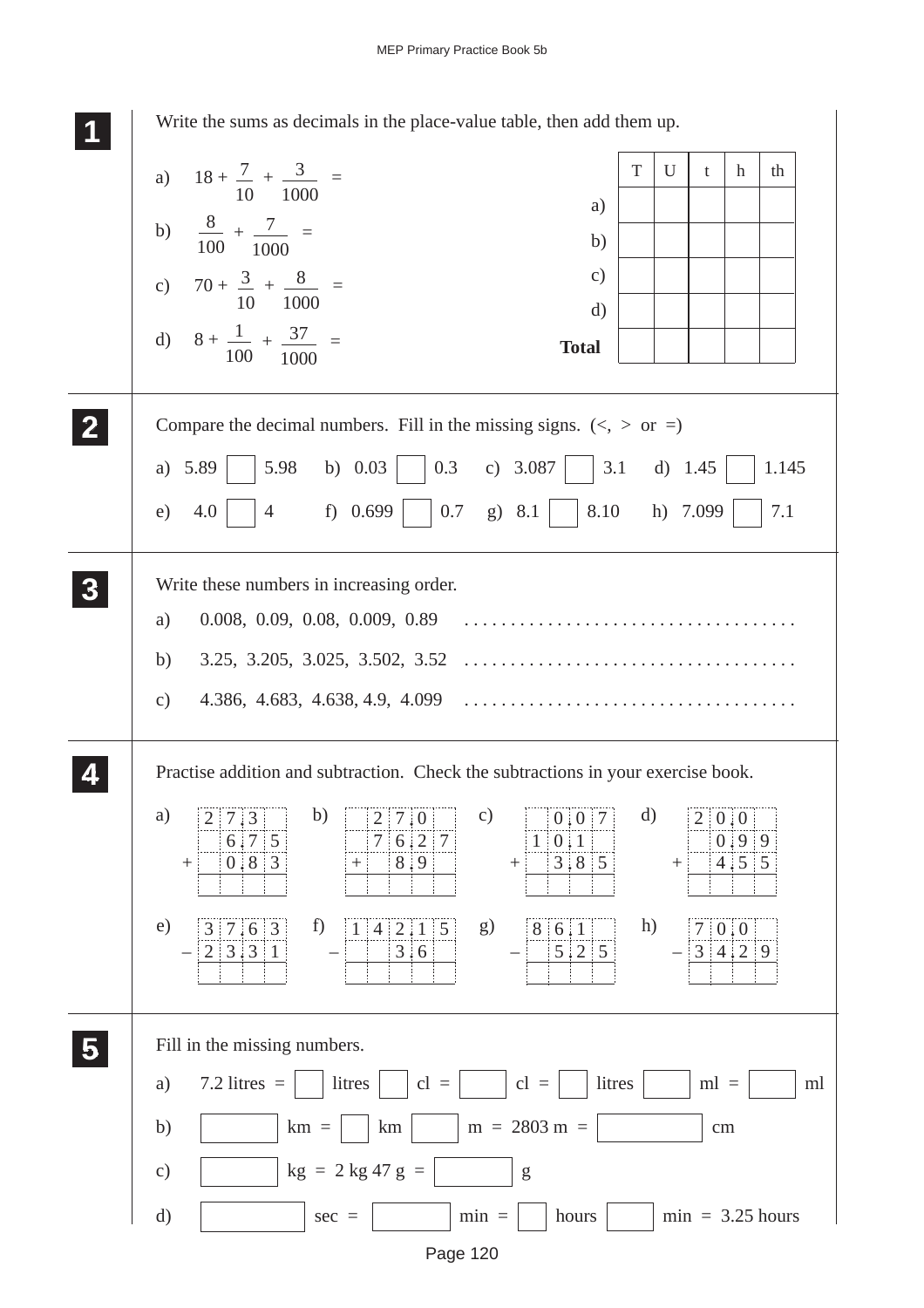| A chemist was making up some medicine and measured out 3 different liquids very<br>carefully in these quantities: 28 ml, 2.4 cl and 20.5 cl.                                     |
|----------------------------------------------------------------------------------------------------------------------------------------------------------------------------------|
| How much liquid did he measure out altogether?                                                                                                                                   |
| Plan:                                                                                                                                                                            |
|                                                                                                                                                                                  |
| Sally went shopping for an outfit for a wedding and made a list of what she had spent.                                                                                           |
| $f(1 = 100 p)$<br>Write the amounts in the place-value table and grid.<br>a)                                                                                                     |
| T<br>U<br>H<br>h<br>t                                                                                                                                                            |
| 1 hat: £38 99 p                                                                                                                                                                  |
| 1 dress: £40.50                                                                                                                                                                  |
| 1 pair of shoes: £26 70 p                                                                                                                                                        |
| 1 handbag: £34.50<br>$^{+}$                                                                                                                                                      |
|                                                                                                                                                                                  |
| b)                                                                                                                                                                               |
| If Sally had £200 in her bank account at the start of her<br>$\mathbf{c})$<br>shopping trip, how much did she have left at the end?                                              |
|                                                                                                                                                                                  |
| Use the diagram to help you do this addition in different ways.                                                                                                                  |
| $\frac{1}{5} + 0.3 + \frac{17}{100} + \frac{1}{10} + 0.21$                                                                                                                       |
| Calculate using:                                                                                                                                                                 |
| fractions:<br>a)                                                                                                                                                                 |
| b)                                                                                                                                                                               |
| $\mathbf{c})$                                                                                                                                                                    |
| Solve the problems in your exercise book. Write only the answers here.                                                                                                           |
| A rectangular games court has sides of length 45.8 m and 15.6 m.<br>a)<br>How long is the fence around it if the gate is 2.2 m wide?                                             |
| The price of a bottle of medicine is $£11.80$ , which includes the cost of the bottle.<br>b)<br>If the bottle costs $£5.20$ less than the medicine, how much are you paying for: |
| the medicine<br>the bottle?<br>$\ddot{i}$<br>$\mathbf{i}$                                                                                                                        |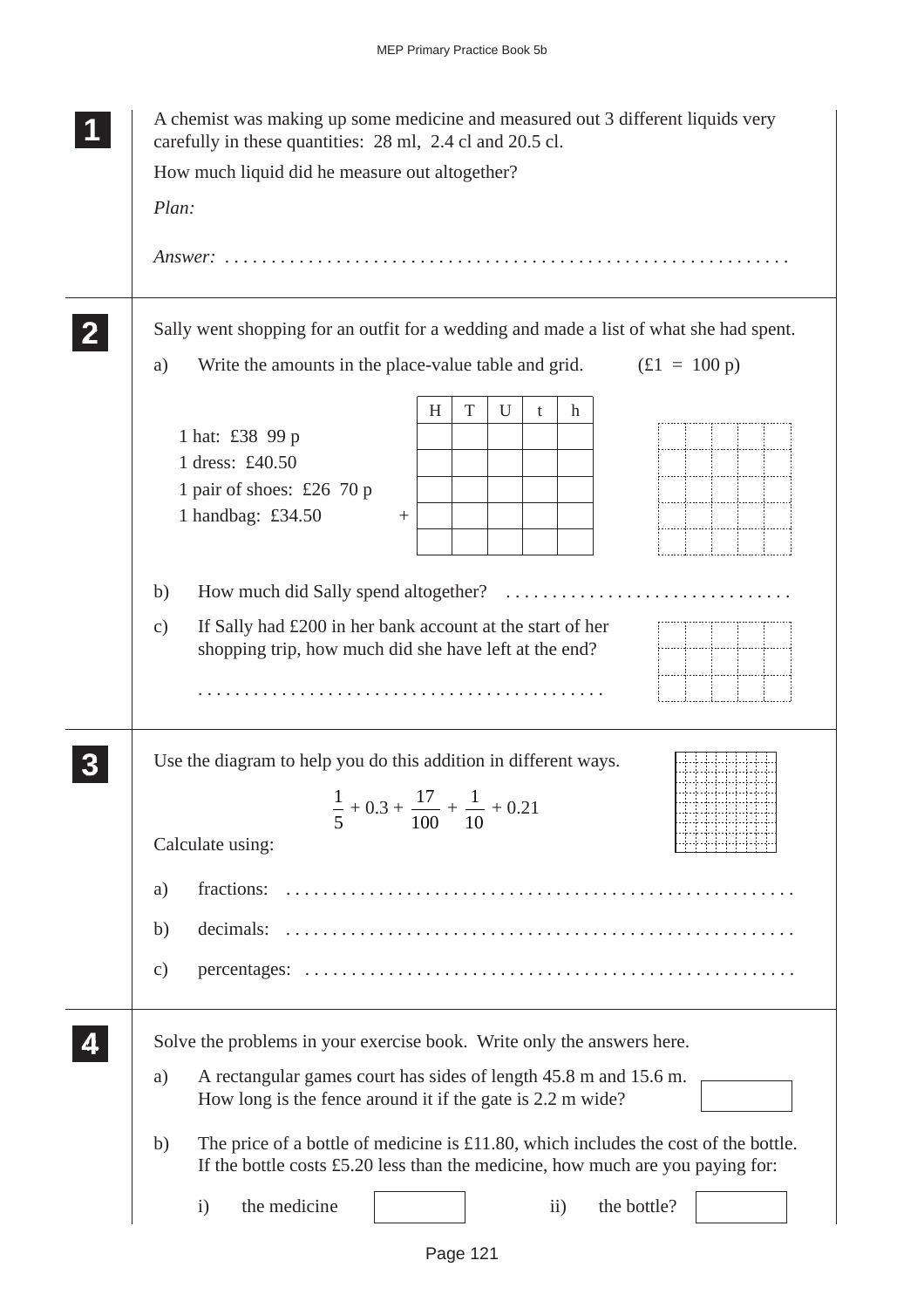|                  |                   |                                          | Write each addition as a multiplication and calculate the result.                                                                                                                                 |               |           |                      |   |   |
|------------------|-------------------|------------------------------------------|---------------------------------------------------------------------------------------------------------------------------------------------------------------------------------------------------|---------------|-----------|----------------------|---|---|
|                  | a)                |                                          |                                                                                                                                                                                                   |               |           |                      |   |   |
|                  | b)                |                                          | $15.7 + 15.7 + 15.7 + 15.7 + 15.7 + 15.7 + 15.7 + 15.7 + 15.7 + 15.7$                                                                                                                             |               |           |                      |   |   |
|                  |                   | $\equiv$                                 |                                                                                                                                                                                                   |               |           |                      |   |   |
|                  |                   |                                          |                                                                                                                                                                                                   |               |           |                      |   |   |
| $\mathbf{2}$     |                   |                                          | If a sheet of paper is 0.12 mm thick, what is the thickness in mm of these amounts of                                                                                                             |               |           |                      |   |   |
|                  |                   |                                          | paper? Write the measures in the place-value table.                                                                                                                                               | Th            | H<br>T    | U                    | t | h |
|                  |                   | a 10 sheet notepad:                      |                                                                                                                                                                                                   |               |           |                      |   |   |
|                  |                   | a 100 leaf exercise book:                |                                                                                                                                                                                                   |               |           |                      |   |   |
|                  |                   | a 1000 leaf encyclopaedia:               |                                                                                                                                                                                                   |               |           |                      |   |   |
|                  |                   |                                          | a 10 000 sheet pack of paper:                                                                                                                                                                     |               |           |                      |   |   |
| $\boldsymbol{3}$ | them.<br>1 pearl: | H<br>T<br>U<br>100 pearls:<br>10 pearls: | 100 equal-sized pearls weigh 480 g. How much do 10 such pearls weigh? How much<br>does 1 such pearl weigh? Write the weights in the table, then write divisions about<br>h<br>t<br>$480 \div 1 =$ |               |           |                      |   |   |
|                  |                   |                                          | £1 = 100 p                                                                                                                                                                                        |               |           |                      |   |   |
|                  | a)                | How many $\pounds$ s is:                 | 10 times<br>100 times                                                                                                                                                                             |               |           | 1000 times           |   |   |
|                  |                   | $\mathbf{i}$<br>70 p                     | $\pounds$<br>$\pounds$                                                                                                                                                                            |               | $\pounds$ |                      |   |   |
|                  |                   | £2 70 p?<br>$\ddot{i}$                   | $\pounds$<br>$\pounds$                                                                                                                                                                            |               | $\pounds$ |                      |   |   |
|                  | b)                | How many £s is:                          | 1 tenth<br>1 hundredth                                                                                                                                                                            |               |           | 1 thousandth         |   |   |
|                  |                   | of £630<br>$\mathbf{i}$                  | $\pounds$<br>$\pounds$                                                                                                                                                                            |               | $\pounds$ |                      |   |   |
|                  |                   | of £47 50 p?<br>$\mathbf{ii}$            | $\pounds$<br>$\pounds$                                                                                                                                                                            |               | $\pounds$ |                      |   |   |
|                  |                   |                                          |                                                                                                                                                                                                   |               |           |                      |   |   |
| 5                |                   | Practise calculation.                    |                                                                                                                                                                                                   |               |           |                      |   |   |
|                  | a)                | $0.3 \times 100 =$                       | $3.45 \times 10 =$<br>b)                                                                                                                                                                          | $\mathbf{c})$ |           | $605 \div 100 =$     |   |   |
|                  | $\rm d)$          | $574 \div 10 =$                          | $0.87 \times 10 =$<br>e)                                                                                                                                                                          | f)            |           | $0.303 \times 100 =$ |   |   |
|                  | g)                | $1.39 \div 10 =$                         | $45.7 \div 100 =$<br>h)                                                                                                                                                                           | $\mathbf{i}$  |           | $0.07 \times 10 =$   |   |   |
|                  | j)                | $0.05 \times 100 =$                      | $0.81 \div 10 =$<br>$\mathbf{k}$                                                                                                                                                                  | 1)            |           | $30.06 \div 10 =$    |   |   |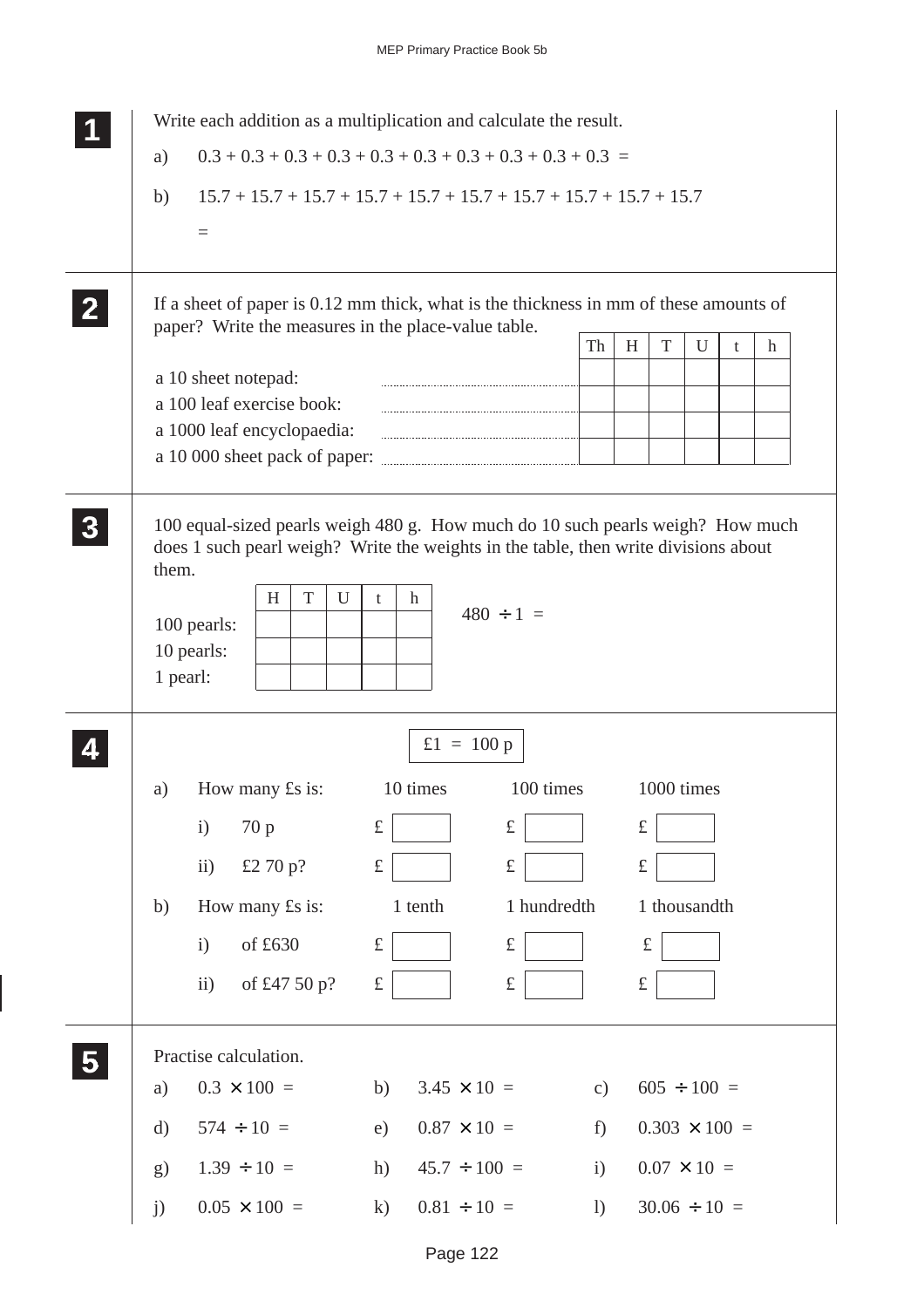|                 | Write each operation in a shorter way and calculate the result.                                                                                                         |
|-----------------|-------------------------------------------------------------------------------------------------------------------------------------------------------------------------|
| a)              | $2.7 + 2.7 + 2.7 + 2.7 =$                                                                                                                                               |
| b)              | $13.26 + 13.26 + 13.26 + 13.26 + 13.26 =$                                                                                                                               |
| $\mathcal{C}$ ) | $0.83 + 0.83 + 0.83 =$                                                                                                                                                  |
| a)              | The length of each side of a square is 52.4 cm.<br>Write the length of its perimeter in cm, mm and metres.<br>$\mathfrak a$<br>$P =$<br>$\mathfrak a$                   |
| b)              | The length of the sides of a rectangle are: $b = 6.42$ cm and $a = 2 \times b$ .<br>What is the length of its perimeter?<br>$\boldsymbol{b}$<br>$P =$<br>$\mathfrak a$  |
|                 | Calculate the products. Estimate the result mentally first.                                                                                                             |
| a)              | b)<br>d)<br>$\mathbf{c})$<br>$1 \,   \, 5 \,   \, 0 \,   \, 6 \,  $<br>5:6:2<br>1   0   2   1   0<br>8:1<br>$\times$ 3<br>$\times 5$<br>$\times$ 7<br>$\times$ 1 1      |
|                 | Which is more? Calculate in your exercise book, then fill in the missing signs.                                                                                         |
| a)              | 25 times 5.3 m<br>43 times 2.5 m                                                                                                                                        |
| b)              | 0 times $197$ kg<br>197 times $0$ kg                                                                                                                                    |
| $\mathbf{c})$   | 12 times 4.8 litres<br>48 times 1.2 litres                                                                                                                              |
|                 | Solve the problems in your exercise book and write the answers in a sentence here.                                                                                      |
| a)              | Pete has £36 50 p. Olivia has twice as much and Sue has 3 times as much as Pete.                                                                                        |
|                 | If they put all their money together, do they have enough to buy a television<br>which costs £210?                                                                      |
| b)              | The units of measure used when measuring angles are <b>degrees</b> $(\circ)$ and <b>minutes</b> $(\cdot)$ .<br>If $1^\circ$ = 60', how many degrees is 6 times 12° 30'? |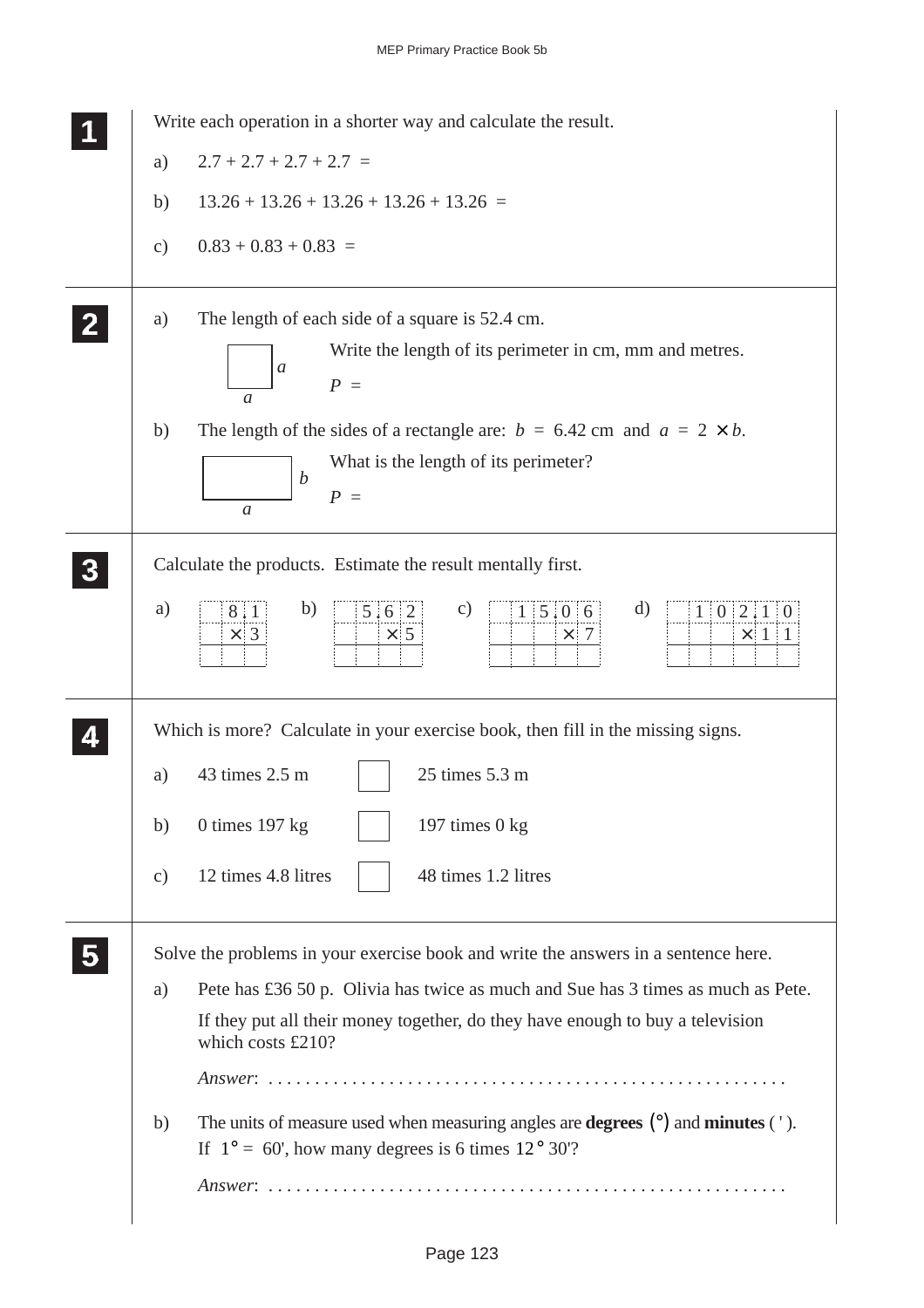|                  |               | Calculate the products.                                                                                                                                |
|------------------|---------------|--------------------------------------------------------------------------------------------------------------------------------------------------------|
|                  | a)            | b)<br>$\mathbf{c})$<br>4.36<br>2.8<br>2 0 3<br>$\times$ 3<br>$\times$ 5<br>$\times$ 7                                                                  |
|                  | $\rm d)$      | f)<br>e)<br>0:0:6<br>28.1<br>2 4:3 2<br>$\times$ 54<br>$\times$ 5 9<br>$\times$   1   0   9                                                            |
| $\mathbf{2}$     | a)            | Calculate $\frac{3}{5}$ of 840 m.                                                                                                                      |
|                  | b)            | Calculate 0.6 of 840 m.                                                                                                                                |
|                  | $\mathbf{c})$ | Calculate 60% of 840 m.                                                                                                                                |
| $\boldsymbol{3}$ |               | Which number am I thinking of? Write a plan and do the calculation.                                                                                    |
|                  | a)            | Half of the number I am thinking of is 2.3 more than 3.8.<br>What is my number?                                                                        |
|                  | b)            | If I subtract 10.4 from the number I am thinking of, the difference is 3 times 1.2.<br>What is my number?                                              |
|                  | $\mathbf{c})$ | If I add 4.3 to the number I am thinking of, the sum is 5 times 2.3.<br>What is my number?                                                             |
|                  |               | Find a rule and complete the table. Write the rule in different ways.                                                                                  |
|                  |               | $-\frac{1}{2}$<br>$10.1 \begin{array}{ c } 0.9 \end{array}$<br>0.4<br>$\begin{pmatrix} 1 \\ -1 \end{pmatrix}$<br>$\boldsymbol{a}$                      |
|                  |               | $\begin{array}{c c c c c} 1 & \frac{1}{3} & 4 & \frac{2}{9} \\ \hline 6 & 2 & \frac{6}{7} & \frac{1}{1} \end{array}$<br>$\boldsymbol{b}$<br>4.2<br>2.4 |
|                  |               | $b =$<br>$a =$                                                                                                                                         |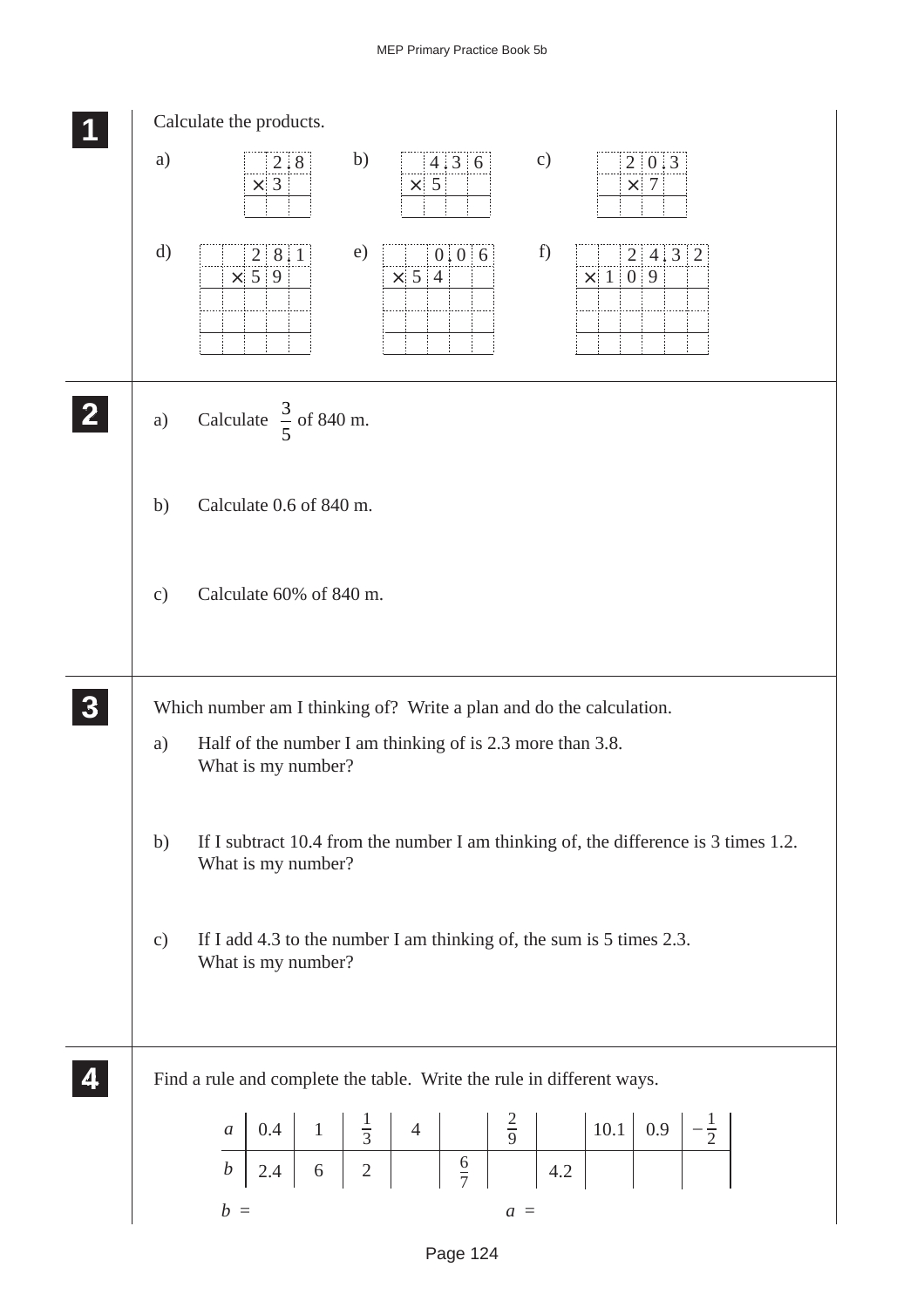| Use the diagram to help you do this addition in different ways.<br>$0.2 + \frac{1}{10} + \frac{37}{100} + 0.17 + \frac{3}{100}$                                                                                                                                                         |
|-----------------------------------------------------------------------------------------------------------------------------------------------------------------------------------------------------------------------------------------------------------------------------------------|
| Calculate using:                                                                                                                                                                                                                                                                        |
| fractions:<br>a)                                                                                                                                                                                                                                                                        |
| b)                                                                                                                                                                                                                                                                                      |
| $\mathbf{c})$                                                                                                                                                                                                                                                                           |
| Practise calculation.                                                                                                                                                                                                                                                                   |
| $0.4 \times 100 =$<br>$5.62 \times 10 =$<br>$684 \div 10 =$<br>b)<br>a)<br>c)                                                                                                                                                                                                           |
| $68.4 \div 10 =$<br>$0.09 \times 10 =$<br>$0.37 \times 100 =$<br>$f$ )<br>d)<br>e)                                                                                                                                                                                                      |
| $14.3 \div 10 =$<br>$20.5 \div 10 =$<br>$0.49 \div 10 =$<br>i)<br>h)<br>$\mathbf{g}$                                                                                                                                                                                                    |
| $0.06 \times 100 =$<br>$4.274 \times 10 =$<br>k)<br>$0.037 \times 100 =$<br>$\mathbf{j}$<br>$\left( \right)$                                                                                                                                                                            |
| Calculate $\frac{2}{5}$ of 760 km.<br>a)<br>Calculate 20% of 760 km.<br>b)                                                                                                                                                                                                              |
| Calculate 0.6 of 760 km.<br>$\mathbf{c})$<br>Find a rule and complete the table. Write the rule in different ways.<br>$rac{1}{6}$<br>$rac{3}{5}$<br>$rac{2}{5}$<br>0.5<br>0.2<br>3 <sup>7</sup><br>$2 \mid$<br>9.2<br>$\boldsymbol{\mathcal{X}}$<br>$\overline{2}$<br>$\frac{1}{\cdot}$ |
| $rac{5}{7}$<br>3.5<br>0.75<br>15<br>1.0<br>$\mathcal{Y}$<br>$x =$<br>$y =$                                                                                                                                                                                                              |
| Compare each pair of numbers. Fill in the missing signs. $(<, >$ or =)<br>$rac{25}{1000}$ c) $3\frac{3}{5}$<br>$0.047$ b) $0.205$<br>3.69<br>a)<br>100                                                                                                                                  |
| f<br>$\frac{3}{5}$<br>$\frac{35}{100}$<br>78<br>$0.065$ e) 0.35<br>0.87<br>$\mathbf{d}$<br>100                                                                                                                                                                                          |
| Alan mixed 2.4 litres of white paint with 7 litres of red paint to make pink paint.<br>He used all the <i>pink</i> paint to paint 4 <b>identical</b> rooms.<br>litres<br>How many litres of paint did he use for each room?                                                             |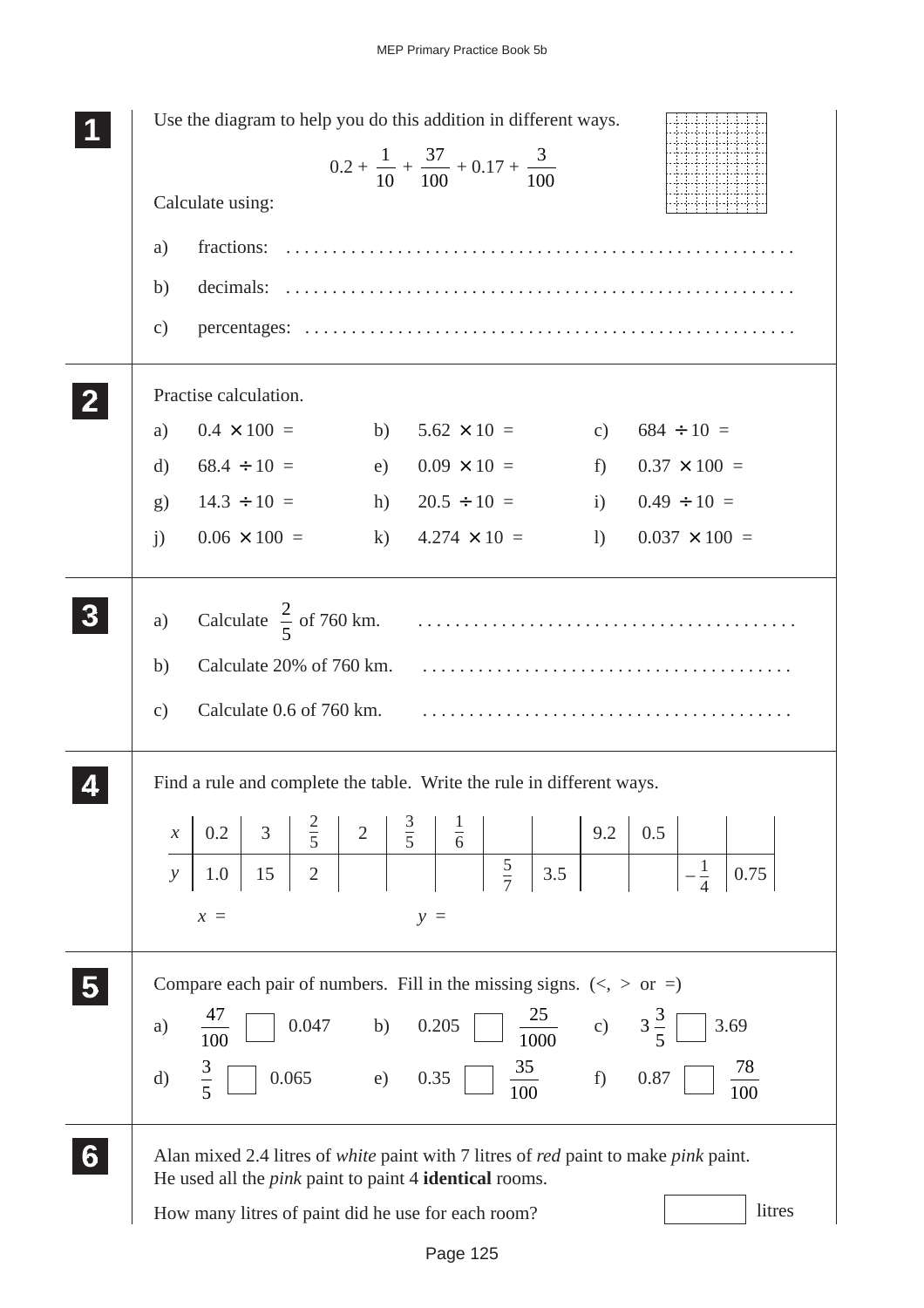| $36 \div 9 =$ ii) $3.6 \div 9 =$<br>iii) $0.36 \div 9 =$<br>i)<br>a)<br>i) $56 \div 7 =$<br>ii) $5.6 \div 7 =$<br>iii) $0.56 \div 7 =$<br>b)<br>i) $48 \div 6 =$ ii) $4.8 \div 6 =$<br>iii) $0.48 \div 6 =$<br>$\mathbf{c})$<br>i) $96 \div 8 =$ ii) $9.6 \div 8 =$<br>iii) $0.96 \div 8 =$<br>$\rm d)$<br>Estimate the result, do the division in two ways and check with a multiplication.<br>$129.5 \div 7 =$<br>Long<br>$1 \,   \, 2 \,   \, 9 \,   \, 5 \,  $<br>7<br>division:<br>Short division:<br>Check:<br>Estimate the result, do the division in two ways and check with a multiplication.<br>$129.6 \div 7 =$<br>Long<br>$1 \,   \, 2 \,   \, 9 \,   \, 6 \,  $<br>$7\overline{ }$<br>division:<br>Check: |
|------------------------------------------------------------------------------------------------------------------------------------------------------------------------------------------------------------------------------------------------------------------------------------------------------------------------------------------------------------------------------------------------------------------------------------------------------------------------------------------------------------------------------------------------------------------------------------------------------------------------------------------------------------------------------------------------------------------------|
|                                                                                                                                                                                                                                                                                                                                                                                                                                                                                                                                                                                                                                                                                                                        |
|                                                                                                                                                                                                                                                                                                                                                                                                                                                                                                                                                                                                                                                                                                                        |
|                                                                                                                                                                                                                                                                                                                                                                                                                                                                                                                                                                                                                                                                                                                        |
|                                                                                                                                                                                                                                                                                                                                                                                                                                                                                                                                                                                                                                                                                                                        |
|                                                                                                                                                                                                                                                                                                                                                                                                                                                                                                                                                                                                                                                                                                                        |
|                                                                                                                                                                                                                                                                                                                                                                                                                                                                                                                                                                                                                                                                                                                        |
|                                                                                                                                                                                                                                                                                                                                                                                                                                                                                                                                                                                                                                                                                                                        |
|                                                                                                                                                                                                                                                                                                                                                                                                                                                                                                                                                                                                                                                                                                                        |
|                                                                                                                                                                                                                                                                                                                                                                                                                                                                                                                                                                                                                                                                                                                        |
|                                                                                                                                                                                                                                                                                                                                                                                                                                                                                                                                                                                                                                                                                                                        |
|                                                                                                                                                                                                                                                                                                                                                                                                                                                                                                                                                                                                                                                                                                                        |
| Short division:                                                                                                                                                                                                                                                                                                                                                                                                                                                                                                                                                                                                                                                                                                        |
| Do the divisions in your exercise book. Continue each division until the result is 0.                                                                                                                                                                                                                                                                                                                                                                                                                                                                                                                                                                                                                                  |
| i) $4\overline{)1896}$ ii) $4\overline{)189.6}$ iii) $4\overline{)18.96}$ iv) $4\overline{)1.896}$<br>a)                                                                                                                                                                                                                                                                                                                                                                                                                                                                                                                                                                                                               |
| i) $600 \div 8$ ii) $60 \div 8$ iii) $6 \div 8$ iv) $0.6 \div 8$<br>b)                                                                                                                                                                                                                                                                                                                                                                                                                                                                                                                                                                                                                                                 |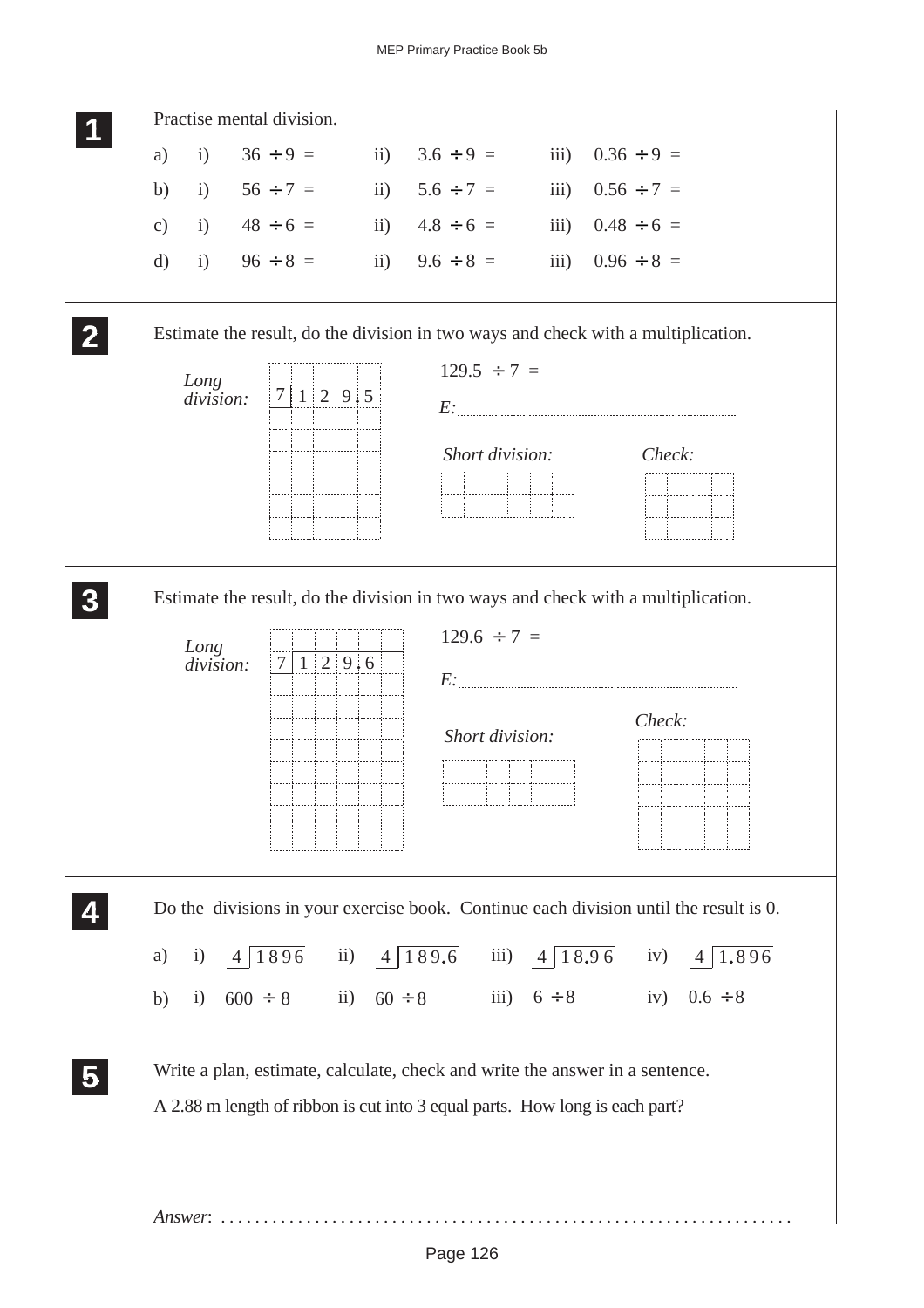|                |    |                  |                     |                |   |                                              |                |                |                                                            | A group of 6 children weighed themselves and these were the results.            |       |    |                                                                                   |  |
|----------------|----|------------------|---------------------|----------------|---|----------------------------------------------|----------------|----------------|------------------------------------------------------------|---------------------------------------------------------------------------------|-------|----|-----------------------------------------------------------------------------------|--|
|                |    |                  |                     |                |   |                                              |                |                |                                                            | 32.5 kg, 31.0 kg, 32.0 kg, 31.0 kg, 30.5 kg, 33 kg                              |       |    |                                                                                   |  |
|                |    |                  |                     |                |   |                                              |                |                |                                                            |                                                                                 |       |    | What do they each weigh on average? Calculate the mean value to the nearest 10 g. |  |
|                |    | Mean mass:       |                     |                |   |                                              |                |                |                                                            |                                                                                 |       |    |                                                                                   |  |
|                |    |                  |                     |                |   |                                              |                |                |                                                            |                                                                                 |       |    |                                                                                   |  |
| $\mathbf{2}$   |    |                  |                     |                |   |                                              |                |                |                                                            | A group of 5 pupils were asked their ages and these were the results in months. |       |    |                                                                                   |  |
|                |    |                  |                     |                |   |                                              |                |                |                                                            | 110 months, 121 months, 113 months, 116 months, 117 months                      |       |    |                                                                                   |  |
|                |    |                  |                     |                |   | What is the <b>mean</b> value of their ages? |                |                |                                                            |                                                                                 |       |    |                                                                                   |  |
|                |    | Mean age:        |                     |                |   |                                              |                |                |                                                            |                                                                                 |       |    |                                                                                   |  |
|                |    |                  |                     |                |   |                                              |                |                |                                                            |                                                                                 |       |    |                                                                                   |  |
| 3 <sup>1</sup> |    |                  |                     |                |   |                                              |                |                |                                                            | Calculate the mean age of each family and then compare them.                    |       |    |                                                                                   |  |
|                |    |                  | The Cabbage family: |                |   |                                              |                |                |                                                            |                                                                                 |       |    |                                                                                   |  |
|                |    |                  |                     |                |   |                                              |                |                |                                                            | 1 year, 2 years, 11 years, 33 years, 35 years, 59 years, 65 years               |       |    |                                                                                   |  |
|                |    | Mean age:        |                     |                |   |                                              |                |                |                                                            |                                                                                 |       |    |                                                                                   |  |
|                |    |                  |                     |                |   |                                              |                |                |                                                            |                                                                                 |       |    |                                                                                   |  |
|                |    |                  | The Sprout family:  |                |   |                                              |                |                |                                                            |                                                                                 |       |    |                                                                                   |  |
|                |    |                  |                     |                |   |                                              |                |                |                                                            | 10 years, 11 years, 16 years, 19 years, 21 years, 42 years, 44 years            |       |    |                                                                                   |  |
|                |    | Mean age:        |                     |                |   |                                              |                |                |                                                            |                                                                                 |       |    |                                                                                   |  |
|                |    |                  |                     |                |   |                                              |                |                | Which family has more people able to work in their garden? |                                                                                 |       |    |                                                                                   |  |
|                |    |                  |                     |                |   |                                              |                |                |                                                            |                                                                                 |       |    |                                                                                   |  |
|                | a) |                  |                     |                |   |                                              |                |                |                                                            | Find a rule and complete the table. Write the rule in different ways.           |       |    |                                                                                   |  |
|                |    | $\boldsymbol{a}$ | $\mathbf{1}$        | $\mathbf{1}$   | 3 | 5                                            | $\overline{2}$ |                | 12                                                         | 2.4                                                                             |       |    | 5                                                                                 |  |
|                |    | $\boldsymbol{b}$ | $\overline{3}$      | $\overline{4}$ | 3 | $\overline{2}$                               | $\overline{7}$ | $\overline{4}$ |                                                            | 3.6                                                                             | 40    | 10 |                                                                                   |  |
|                |    | $\mathcal C$     | $\sqrt{2}$          | 2.5            | 3 | 3.5                                          |                | 5              | 10                                                         |                                                                                 | 30    | 13 | 5.1                                                                               |  |
|                |    |                  |                     |                |   |                                              |                | $a =$          |                                                            |                                                                                 | $b =$ |    |                                                                                   |  |
|                |    | $c =$            |                     |                |   |                                              |                |                |                                                            |                                                                                 |       |    |                                                                                   |  |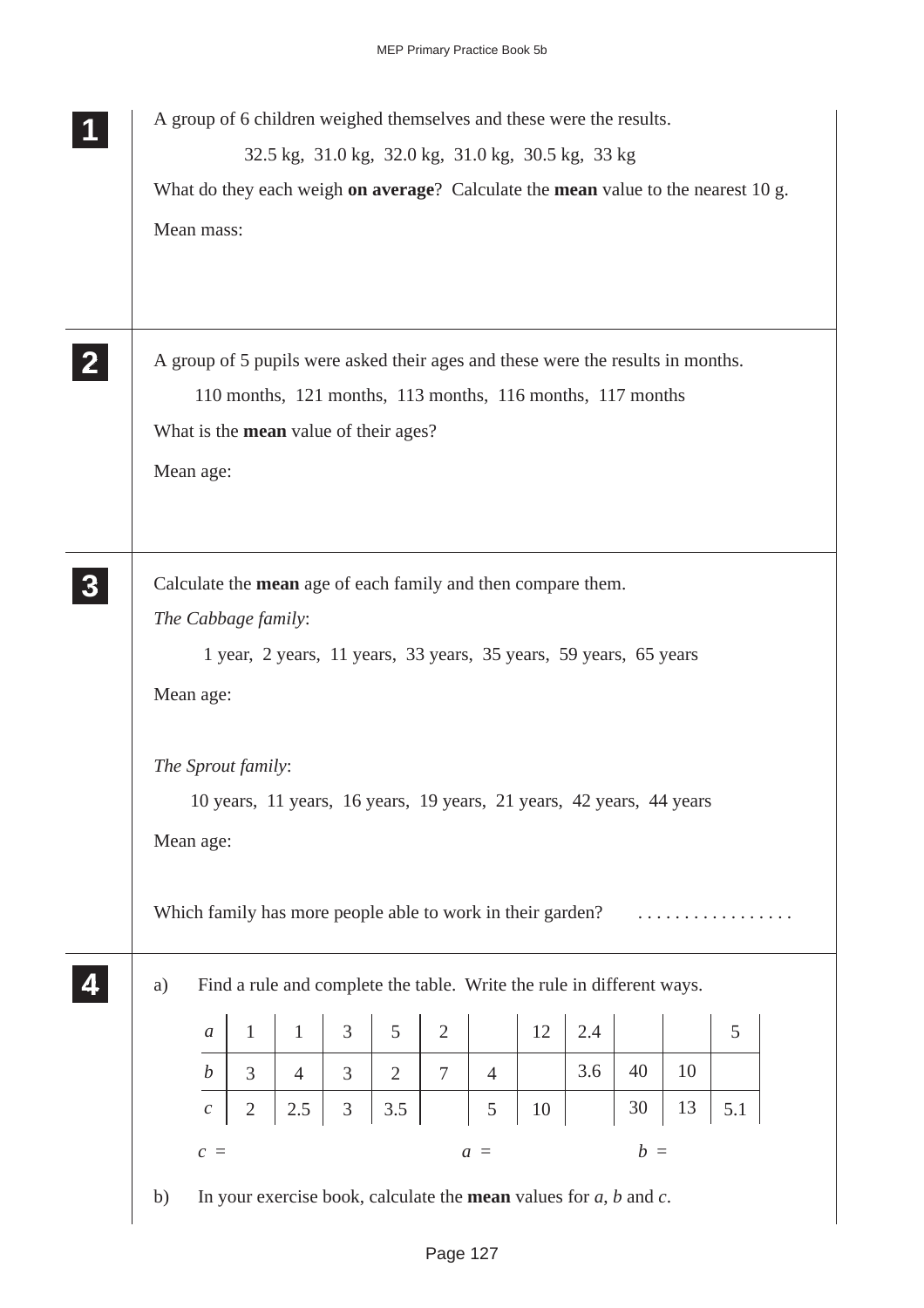

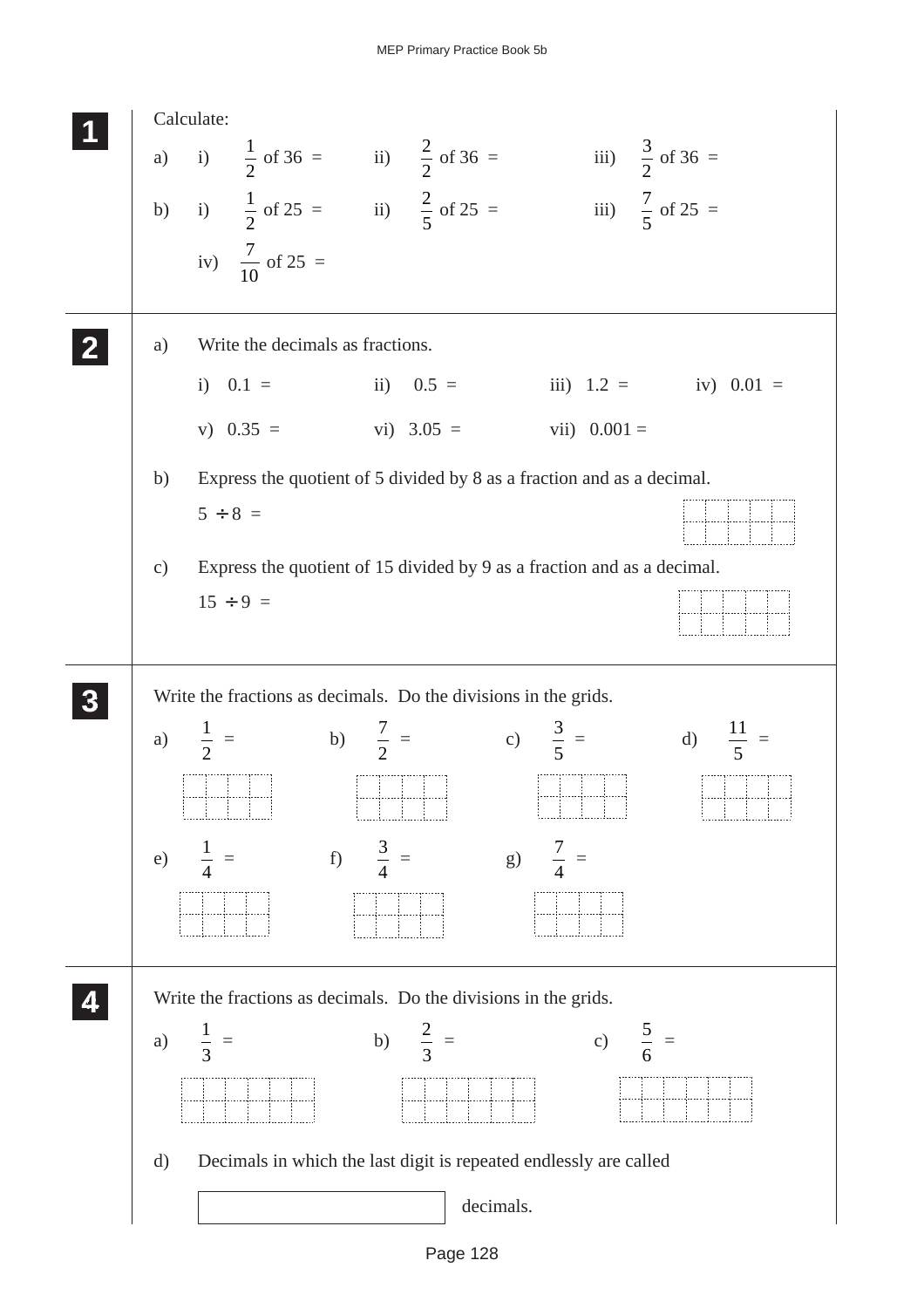|    | Write the fractions as decimals. Do necessary calculations in your exercise book.                                               |    |                     |  |                     |                    |                      |       |
|----|---------------------------------------------------------------------------------------------------------------------------------|----|---------------------|--|---------------------|--------------------|----------------------|-------|
|    | a) $\frac{3}{2}$ =                                                                                                              |    | b) $\frac{13}{5}$ = |  | c) $\frac{6}{15}$ = |                    |                      |       |
|    | d) $\frac{13}{20}$ =                                                                                                            |    | e) $\frac{9}{8}$ =  |  |                     |                    | f) $\frac{11}{50}$ = |       |
|    | Write the fractions as decimals. Do necessary calculations in your exercise book.                                               |    |                     |  |                     |                    |                      |       |
|    | a) $\frac{2}{3}$ =                                                                                                              |    | b) $\frac{5}{13}$ = |  | c) $\frac{15}{6}$ = |                    |                      |       |
|    | d) $\frac{7}{15}$ =                                                                                                             |    | e) $\frac{7}{11}$ = |  |                     | f) $\frac{8}{9}$ = |                      |       |
|    | Without doing divisions, circle the fractions which have a finite decimal form,                                                 |    |                     |  |                     |                    |                      |       |
|    | a) $\frac{7}{2}$ b) $\frac{4}{3}$ c) $\frac{20}{18}$ d) $\frac{18}{20}$ e) $\frac{12}{15}$                                      |    |                     |  |                     |                    |                      |       |
|    | f) $\frac{21}{16}$ g) $\frac{15}{12}$ h) $\frac{17}{25}$ i) $\frac{80}{125}$ j) $\frac{10}{225}$                                |    |                     |  |                     |                    |                      |       |
|    | Fill in the missing numerators, denominators or numbers.                                                                        |    |                     |  |                     |                    |                      |       |
| a) | 3 minutes = $\frac{3}{\boxed{}}$ hour = $\frac{\boxed{}}{\boxed{}}$ hour = $\frac{\boxed{}}{\boxed{0.}}$ hour = $\boxed{0.}$    |    |                     |  |                     |                    |                      | hour  |
|    | b) 15 minutes = $\frac{15}{\sqrt{2}}$ hour = $\frac{15}{\sqrt{2}}$ hour = $\frac{1}{\sqrt{2}}$ hour = $\frac{1}{\sqrt{2}}$ hour |    |                     |  |                     | 100                |                      |       |
|    | c) 63 minutes = $\frac{63}{\sqrt{2}}$ hour = $\frac{1}{\sqrt{2}}$ hour = $\frac{1}{\sqrt{2}}$ hour = $\frac{1}{\sqrt{2}}$       |    |                     |  |                     | 100                |                      | hours |
| d) | 6 hours = $\frac{\boxed{\phantom{a}}}{\phantom{a}} \text{day} = \frac{1}{\phantom{a}} \text{day} = \boxed{0}$                   | 24 |                     |  |                     |                    | day                  |       |
|    | e) 3 hours = $\frac{3}{\sqrt{3}} \text{ day } = \frac{1}{\sqrt{3}} \text{ day } = \boxed{0.}$                                   |    |                     |  |                     |                    | day                  |       |
|    | f) 15 hours = $\frac{1}{24}$ day = $\frac{1}{8}$ day = 0.                                                                       |    |                     |  |                     |                    | day                  |       |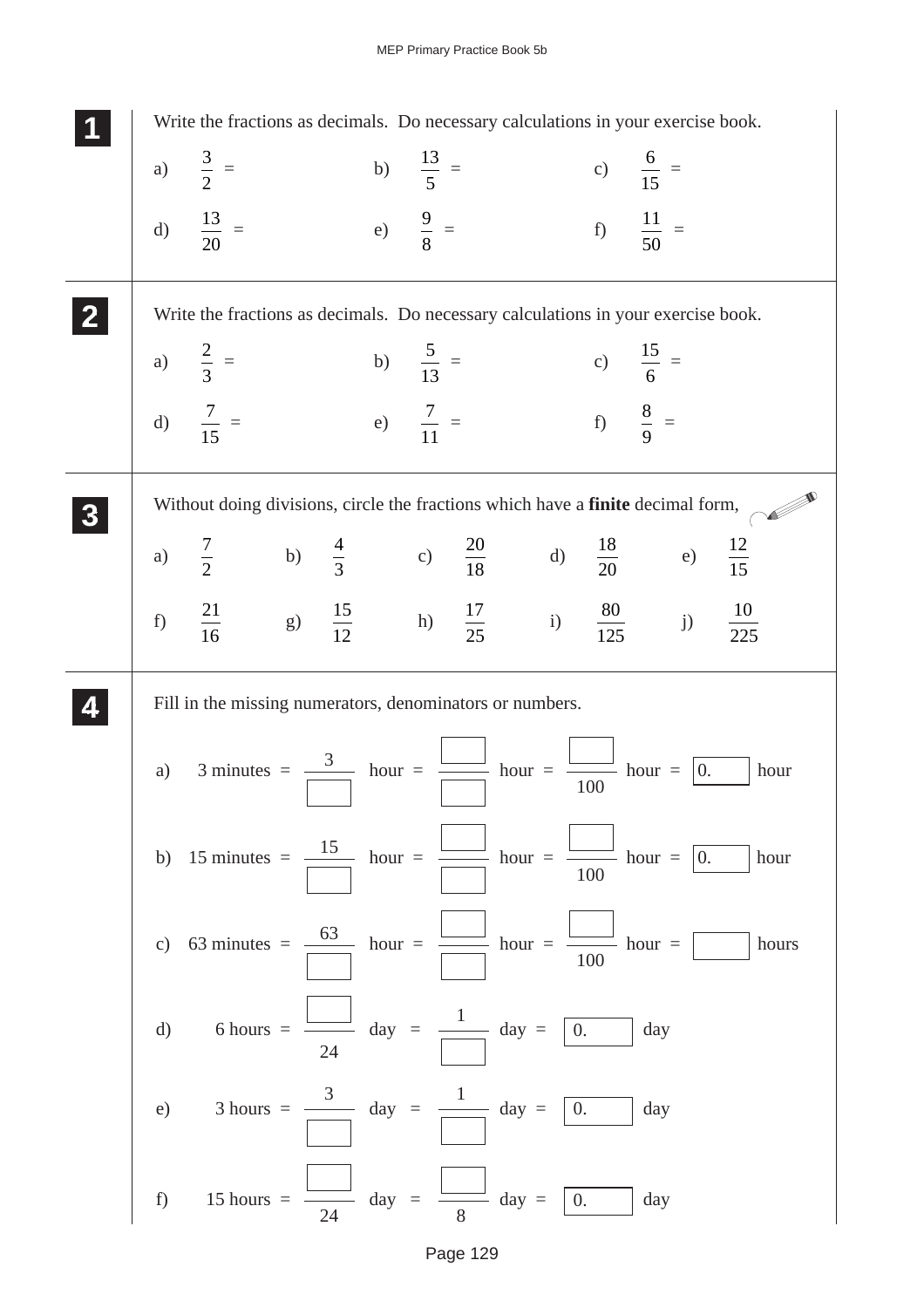| Practise mental division.                                                                                                                                           |                                     |                                                     |                 |
|---------------------------------------------------------------------------------------------------------------------------------------------------------------------|-------------------------------------|-----------------------------------------------------|-----------------|
| $72 \div 8 =$<br>$\mathbf{i}$<br>$\mathbf{ii}$ )<br>a)                                                                                                              | $7.2 \div 8 =$                      | $0.72 \div 8 =$<br>$\overline{iii}$ )               |                 |
| $49 \div 7 =$<br>i)<br>b)                                                                                                                                           | $\overline{11}$ )<br>$4.9 \div 7 =$ | iii)<br>$0.49 \div 7 =$                             |                 |
| $55 \div 5 =$<br>i)<br>c)                                                                                                                                           | $5.5 \div 5 =$<br>$\mathbf{ii}$     | $0.55 \div 5 =$<br>iii)                             |                 |
| $63 \div 9 =$<br>$\mathbf{i}$<br>$\mathrm{d}$                                                                                                                       | ii) $6.3 \div 9 =$                  | iii)<br>$0.063 \div 9 =$                            |                 |
| Join up the fractions and decimals which have the same value.                                                                                                       |                                     |                                                     |                 |
| $\frac{1}{2}$<br>$\frac{4}{5}$<br>$\frac{1}{8}$<br>$rac{3}{8}$<br>$\frac{23}{2}$<br>$rac{3}{4}$<br>$\frac{1}{5}$<br>100                                             | 23<br>1000<br>$rac{5}{8}$           | 0.125<br>0.2<br>0.5<br>0.75<br>0.8<br>0.023<br>0.23 | 0.625<br>0.375  |
| List the numbers in decimal form in decreasing order.                                                                                                               |                                     |                                                     |                 |
| One side of a rectangle is 2.35 m in length.<br>The <b>adjacent</b> side is twice as long.                                                                          |                                     | 2.35 m                                              |                 |
| What is the length of:                                                                                                                                              |                                     |                                                     |                 |
| the adjacent side<br>a)                                                                                                                                             |                                     |                                                     |                 |
| the perimeter?<br>b)                                                                                                                                                |                                     |                                                     |                 |
| Solve these problems in your exercise book.                                                                                                                         |                                     |                                                     |                 |
| At 16:30 hours, Ben's temperature was $36.9^{\circ}$ C. It rose by 0.4 °C every hour.<br>a)<br>What was Ben's temperature at 20:00 hours?                           |                                     |                                                     |                 |
| Suzy bought 10 apples and 8 pears. The apples cost £0.35 each and a pear cost<br>b)<br>twice as much as an apple. How much did Suzy pay altogether?                 |                                     |                                                     |                 |
| A 2.5 m length was cut from a ball of string of total length 13 m.<br>$\mathcal{C}$ )<br>The remaining string was cut into 6 equal pieces. How long was each piece? |                                     |                                                     |                 |
| Circle the fractions which have<br>finite decimal form.                                                                                                             | $rac{2}{5}$                         | 16<br>$rac{4}{3}$<br>$\overline{20}$                | $\frac{4}{9}$   |
| Join up any equal<br>fractions.                                                                                                                                     | $\frac{4}{5}$                       | $\frac{6}{15}$<br>$20\,$<br>$\frac{1}{45}$          | $\frac{24}{30}$ |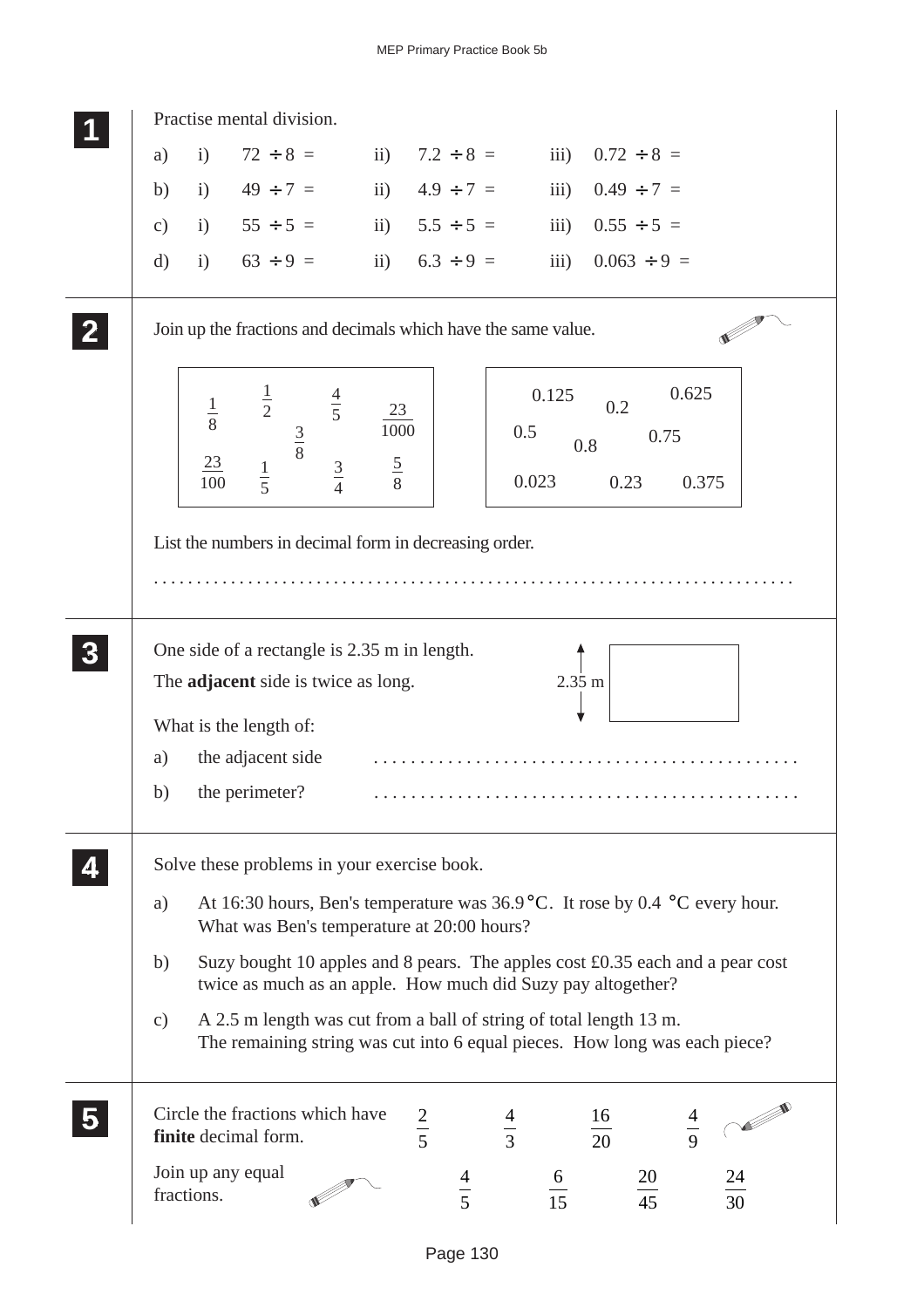|               | In a group of children, there are 8 boys and 12 girls. Write the parts and ratios required.                                                                                        |
|---------------|------------------------------------------------------------------------------------------------------------------------------------------------------------------------------------|
|               | 经经贸务贸易 经经济经济 经经济资源经济                                                                                                                                                               |
| a)            | What is the ratio of boys to girls?<br>What part of the group<br>b)                                                                                                                |
|               | is boys?                                                                                                                                                                           |
| $\mathbf{c})$ | What is the ratio of girls to boys?<br>What part of the group<br>d)<br>is girls?                                                                                                   |
|               | Answer the questions by writing a ratio or a fraction, as required.                                                                                                                |
|               | In a group of students at a youth camp, 3 are <i>Americans</i> , 4 are <i>British</i> and 1 is <i>Greek</i> .                                                                      |
| a)            | What part of the group is:                                                                                                                                                         |
|               | American<br>British or Greek?<br><b>British</b><br>Greek                                                                                                                           |
| b)            | What is the ratio in the group of:                                                                                                                                                 |
|               | American students to British students<br>$\mathbf{i}$                                                                                                                              |
|               | American students to Greek students<br>$\rm ii)$                                                                                                                                   |
|               | <b>British students to American students</b><br>iii)                                                                                                                               |
|               | <b>British students to Greek students</b><br>iv)                                                                                                                                   |
|               | Greek students to American students<br>V)                                                                                                                                          |
|               | Greek students to British students?<br>$\rm vi)$                                                                                                                                   |
| $\mathbf{c})$ | The group is going on a trip in a minibus. They get on the bus in a random order.<br>How certain are you of these events occurring?                                                |
|               | If you think that it is <b>certain</b> to happen, write $C$ , if you think that it is <b>possible</b><br>but not certain, write P and if you think that it is impossible, write I. |
|               | The first 4 students to get on the bus are <i>American</i> .<br>$\mathbf{i}$                                                                                                       |
|               | The last student to get on the bus is American or British or Greek.<br>$\rm ii)$                                                                                                   |
|               | The first student to get on the bus is <i>Greek</i> .<br>$\overline{111}$                                                                                                          |
|               | The first 4 students to get on the bus are an <i>American</i> , a <i>Greek</i> ,<br>iv)<br>an American and a British student in that order.                                        |
|               | Two Americans, a British and the Greek student are the first four<br>V)<br>to get on the bus.                                                                                      |
| d)            | Which nationality is the most likely to get on the bus first? $\dots\dots\dots$<br>$\mathbf{i}$                                                                                    |
|               | Is the first student to get on the bus more likely to be<br>$\rm ii)$<br>American or British?                                                                                      |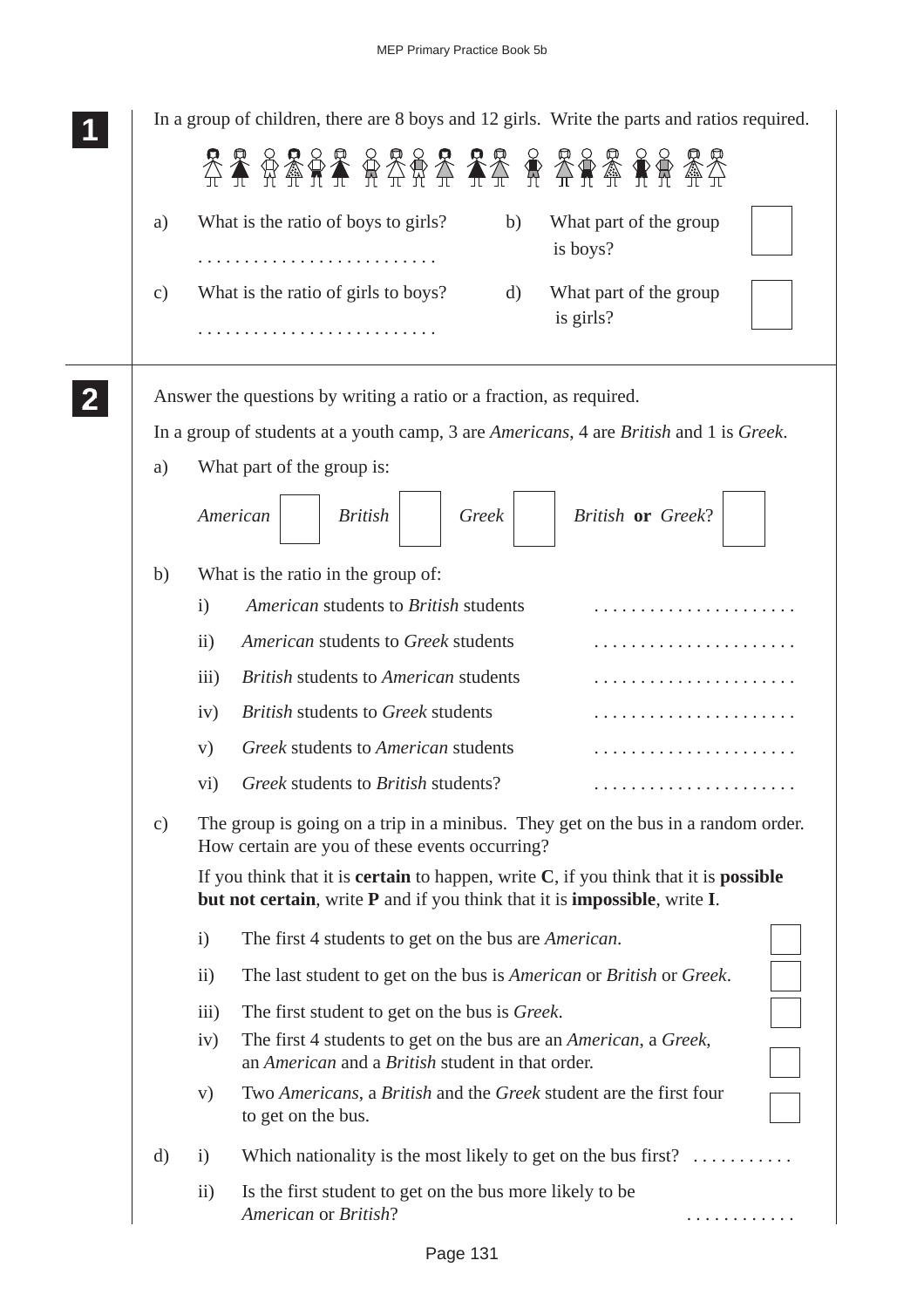|                 | Write the ratios between the shaded and <i>white</i> parts and the whole square.                                                                                        |
|-----------------|-------------------------------------------------------------------------------------------------------------------------------------------------------------------------|
|                 | a)<br>to                                                                                                                                                                |
|                 | b)<br>to                                                                                                                                                                |
|                 | to the whole<br>$\mathcal{C}$ )                                                                                                                                         |
|                 | to the whole<br>d)                                                                                                                                                      |
|                 | How certain are you of these outcomes occurring? Write $C$ for certain, $P$ for possible<br>but not certain or I for impossible.                                        |
| a)              | The next Olympic Games will be in the year 2004.                                                                                                                        |
| b)              | The next time I throw a dice I will get a 5.                                                                                                                            |
| $\mathcal{C}$ ) | The next time I throw a dice I will get a 0.                                                                                                                            |
| d)              | Next year, the number of boys born will be twice the number of girls.                                                                                                   |
| e)              | Next year, fewer boys than girls will be born.                                                                                                                          |
|                 | A group of children is visiting a museum. In the group, there are 12 girls and the ratio<br>of girls to boys is 3 to 2.                                                 |
| a)              | How many boys are in the group?                                                                                                                                         |
| b)              | How many children are in the group?                                                                                                                                     |
| $\mathbf{c})$   | If the children enter the museum in a random order, underline the outcome which<br>you think is more likely to occur.                                                   |
|                 | A boy enters first.<br>$\overline{11}$ )<br>A girl enters first.<br>$\rm i)$                                                                                            |
| $\mathbf{d}$    | What do you think is the <b>probability</b> of each of the outcomes in c) occurring?                                                                                    |
|                 | A girl enters first.<br>A boy enters first.<br>$\rm ii)$<br>$\mathbf{i}$                                                                                                |
|                 | In a bag there are 50 marbles altogether. The marbles are either <i>black</i> or <i>white</i> .<br>The ratio of <i>black</i> marbles to <i>white</i> marbles is $1:4$ . |
| a)              | How many marbles are there of each colour?<br>black                                                                                                                     |
|                 | white                                                                                                                                                                   |
| b)              | If you take a marble out of the bag with your eyes shut,<br>what is the <b>probability</b> that it will be <i>white</i> ?                                               |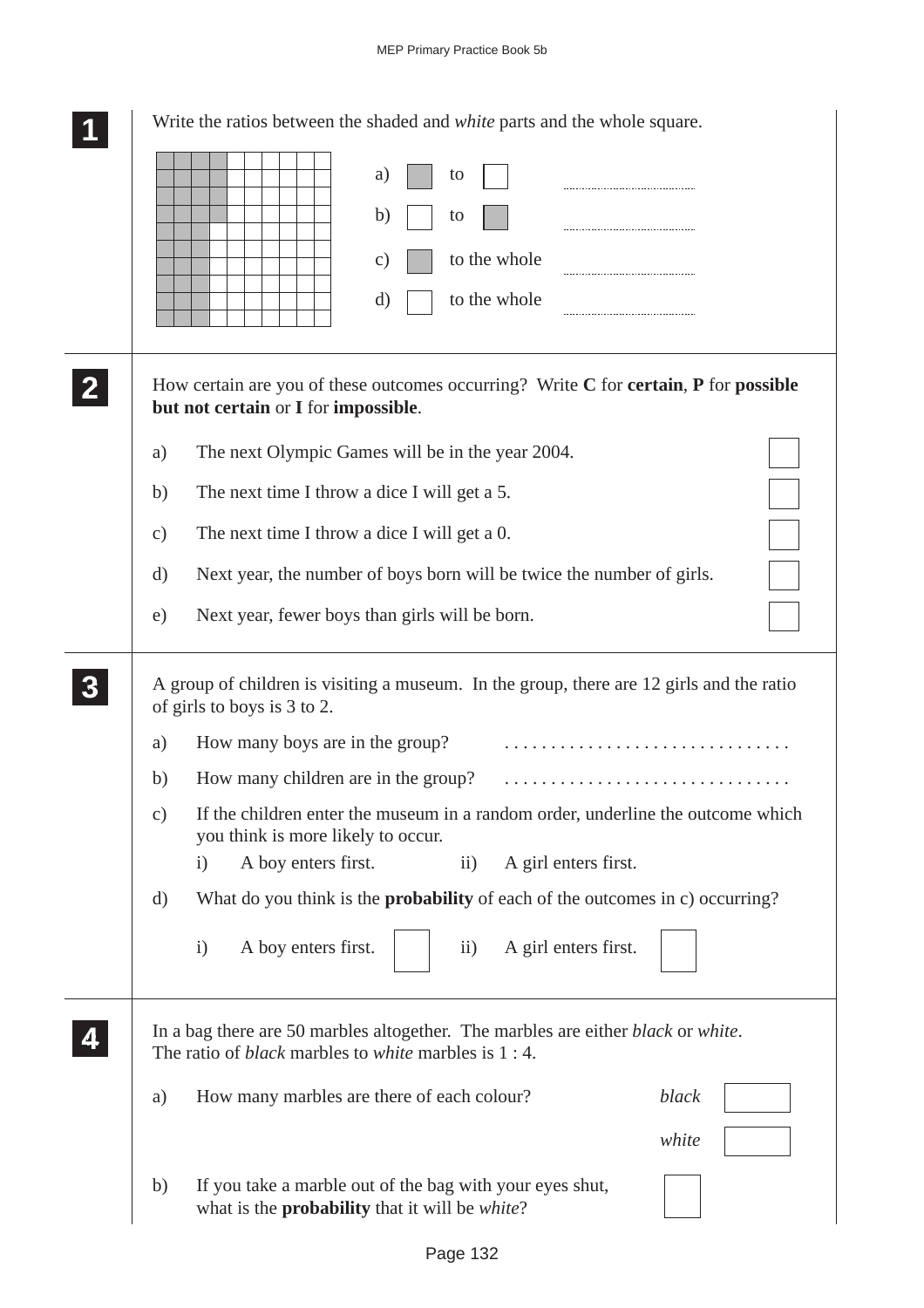**1 11 11**

> **2 22 22**

Predict the result for each outcome first, then do the experiment. Toss a coin 20 times and note how it lands in this table.

|                                                                                                                                                                        | <b>Prediction</b>                                                                                                                          |  |   |              |               |                    |  |     |          |   |              | <b>Tosses</b>                      |  |  |    |         |  | <b>Totals</b>                  |
|------------------------------------------------------------------------------------------------------------------------------------------------------------------------|--------------------------------------------------------------------------------------------------------------------------------------------|--|---|--------------|---------------|--------------------|--|-----|----------|---|--------------|------------------------------------|--|--|----|---------|--|--------------------------------|
| <b>Outcome</b>                                                                                                                                                         |                                                                                                                                            |  | 2 | $\mathbf{3}$ |               | 4 5 6              |  | 7 8 |          | 9 |              | 10 11 12 13 14 15 16 17 18 19 20   |  |  |    |         |  |                                |
| Head                                                                                                                                                                   |                                                                                                                                            |  |   |              |               |                    |  |     |          |   |              |                                    |  |  |    |         |  |                                |
| Tail                                                                                                                                                                   |                                                                                                                                            |  |   |              |               |                    |  |     |          |   |              |                                    |  |  |    |         |  |                                |
| b)<br>a Tail?<br>What fraction of your tosses resulted in:<br>a) a <i>Head</i><br>Collect the totals for the class and fill in this table.<br>What do you think is the |                                                                                                                                            |  |   |              |               |                    |  |     |          |   |              |                                    |  |  |    |         |  |                                |
| <b>Outcome</b>                                                                                                                                                         | Number of<br>tosses                                                                                                                        |  |   |              | <b>Totals</b> | <i>(frequency)</i> |  |     | fraction |   | <b>Ratio</b> | (relative frequency)<br>percentage |  |  | a) | a Head  |  | <b>probability</b> of tossing: |
| Head                                                                                                                                                                   |                                                                                                                                            |  |   |              |               |                    |  |     |          |   |              |                                    |  |  |    |         |  |                                |
| Tail                                                                                                                                                                   |                                                                                                                                            |  |   |              |               |                    |  |     |          |   |              |                                    |  |  | b) | a Tail? |  |                                |
|                                                                                                                                                                        |                                                                                                                                            |  |   |              |               |                    |  |     |          |   |              |                                    |  |  |    |         |  |                                |
|                                                                                                                                                                        | Predict the results for each outcome first, then do the experiment.<br>Throw a dice 20 times and note how it lands in this table.<br>Ratio |  |   |              |               |                    |  |     |          |   |              |                                    |  |  |    |         |  |                                |

| <b>Prediction</b><br><b>Outcome</b>                  |  |                    | <b>Totals</b> | Ratio<br>(relative frequency) |            |  |  |
|------------------------------------------------------|--|--------------------|---------------|-------------------------------|------------|--|--|
|                                                      |  | Tally of 20 throws | (frequency)   | fraction                      | percentage |  |  |
| ٠                                                    |  |                    |               |                               |            |  |  |
| l.                                                   |  |                    |               |                               |            |  |  |
| .∙                                                   |  |                    |               |                               |            |  |  |
| $\overline{\bullet\bullet}$<br>$ \bullet\> \bullet $ |  |                    |               |                               |            |  |  |
| $\ddot{\cdot}$                                       |  |                    |               |                               |            |  |  |
| <b>I</b>                                             |  |                    |               |                               |            |  |  |

Collect the class data and fill in this table.

| <b>Outcome</b> | Number of<br>throws | <b>Totals</b><br>(frequency) | Ratio<br>(relative frequency)<br>fraction   percentage |
|----------------|---------------------|------------------------------|--------------------------------------------------------|
|                |                     |                              |                                                        |
|                |                     |                              |                                                        |
| ⋰              |                     |                              |                                                        |
| ∷:             |                     |                              |                                                        |
| ∴              |                     |                              |                                                        |
|                |                     |                              |                                                        |

What do you think is the **probability** of throwing a:



Divide 100% by 6. What does it have to do with the experiment?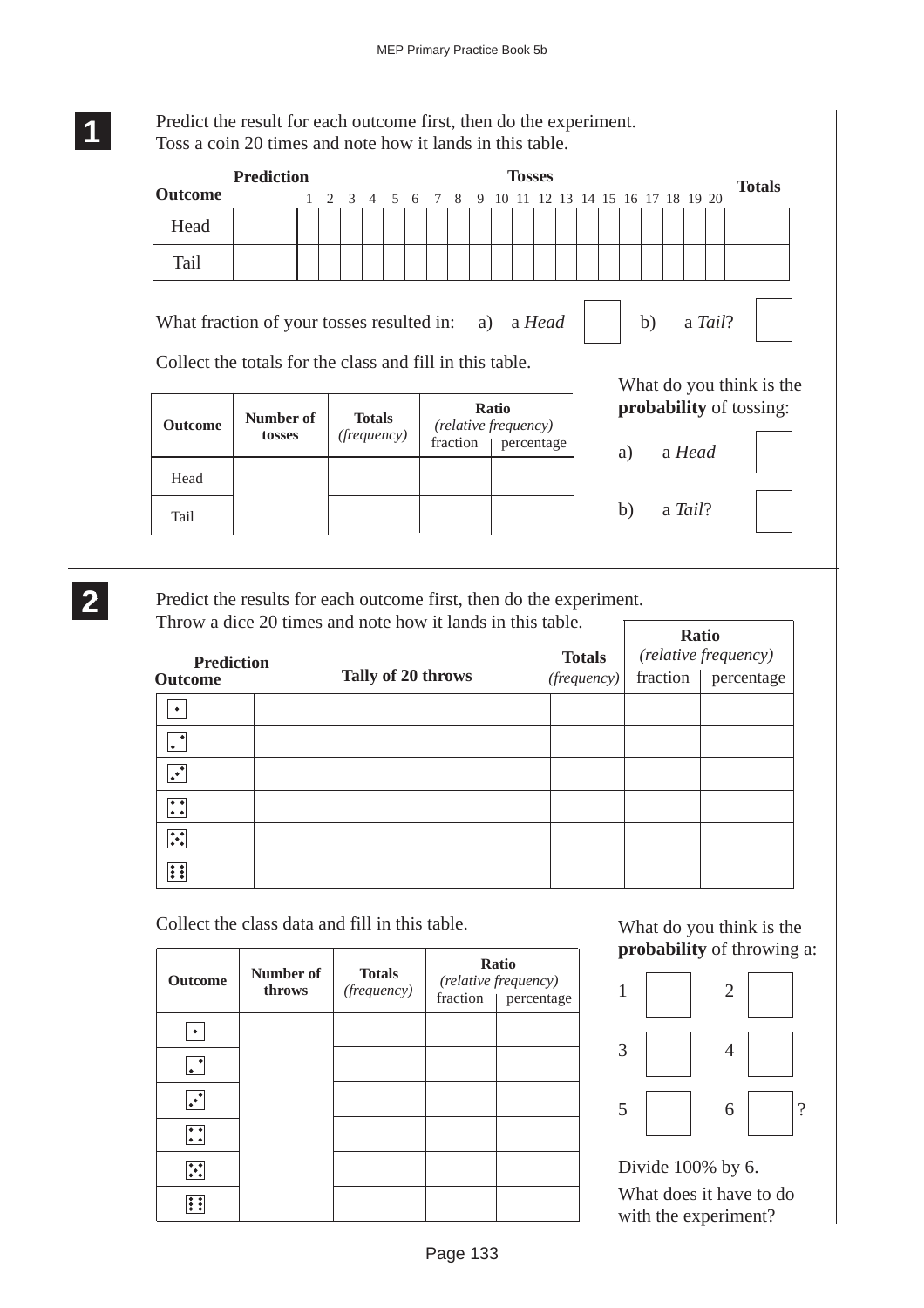**1 11 11** Four children tossed a coin several times and wrote their results in this table. Write the answer to each question in the appropriate part of the table.

|                                                                                                                                                                                                           |               |              |                    |                                        | <b>Totals</b>                                                      |          |                       | <b>Ratio</b><br>relative frequency |            |
|-----------------------------------------------------------------------------------------------------------------------------------------------------------------------------------------------------------|---------------|--------------|--------------------|----------------------------------------|--------------------------------------------------------------------|----------|-----------------------|------------------------------------|------------|
| <b>Outcome</b>                                                                                                                                                                                            | Alan          | <b>Becky</b> | Carol              | David                                  | frequency                                                          | fraction |                       | decimal                            | percentage |
| Head                                                                                                                                                                                                      | 24            | 30           | 27                 | 20                                     |                                                                    |          |                       |                                    |            |
| Tail                                                                                                                                                                                                      | 25            | 28           | 31                 | 15                                     |                                                                    |          |                       |                                    |            |
|                                                                                                                                                                                                           |               |              |                    | <b>Total tosses</b>                    |                                                                    |          |                       |                                    |            |
| a)                                                                                                                                                                                                        |               |              |                    | How many tosses were there altogether? |                                                                    |          |                       |                                    |            |
| b)                                                                                                                                                                                                        |               |              |                    |                                        | How many: i) <i>Heads</i> ii) <i>Tails</i> were tossed altogether? |          |                       |                                    |            |
| $\mathbf{c})$                                                                                                                                                                                             |               |              |                    |                                        | What is the ratio of each outcome to the total number of tosses:   |          |                       |                                    |            |
| $\mathbf{i}$                                                                                                                                                                                              | as a fraction |              | $\mathbf{ii}$      | as a decimal                           |                                                                    |          | iii) as a percentage? |                                    |            |
| Predict the result for each outcome first, then do the experiment.<br>Toss a 10 p coin and a £1 coin at the same time. Repeat the experiment 24 times and<br>keep a tally of how they land in this table. |               |              |                    |                                        | <b>Totals</b>                                                      |          |                       | <b>Ratio</b>                       |            |
| <b>Outcome</b>                                                                                                                                                                                            |               |              |                    |                                        | frequency                                                          |          |                       | relative frequency                 |            |
| $(\text{t})$<br>(10p)                                                                                                                                                                                     |               |              | Tally of 24 throws |                                        | Pupil   Class                                                      |          | fraction              | decimal                            | $\%$       |
| $\mathbf{H}$ $\mathbf{H}$<br>H T                                                                                                                                                                          |               |              |                    |                                        |                                                                    |          |                       |                                    |            |
| T H                                                                                                                                                                                                       |               |              |                    |                                        |                                                                    |          |                       |                                    |            |
|                                                                                                                                                                                                           |               |              |                    |                                        |                                                                    |          |                       |                                    |            |
|                                                                                                                                                                                                           |               |              |                    |                                        |                                                                    |          |                       |                                    |            |
| T<br>T<br><b>Prediction</b>                                                                                                                                                                               |               |              |                    |                                        | <b>Total throws</b>                                                |          |                       |                                    |            |
| Collect the data for the class and complete the right-hand side of the table.<br>Repeat the experiment using 3 coins.                                                                                     |               |              |                    |                                        | <b>Totals</b>                                                      |          |                       | <b>Ratio</b>                       |            |
| <b>Outcome</b><br>$(10p)(50p)(\text{\textsterling}1)$                                                                                                                                                     |               |              |                    | Tally of 24 throws                     | frequency<br>Pupil   Class                                         |          | fraction              | relative frequency<br>decimal      | $\%$       |
| $H$ $H$ $H$                                                                                                                                                                                               |               |              |                    |                                        |                                                                    |          |                       |                                    |            |
| H H T                                                                                                                                                                                                     |               |              |                    |                                        |                                                                    |          |                       |                                    |            |
| H T H                                                                                                                                                                                                     |               |              |                    |                                        |                                                                    |          |                       |                                    |            |
| T T<br>H                                                                                                                                                                                                  |               |              |                    |                                        |                                                                    |          |                       |                                    |            |
| $\,$ H $\,$ H<br>T                                                                                                                                                                                        |               |              |                    |                                        |                                                                    |          |                       |                                    |            |
| H T<br>T                                                                                                                                                                                                  |               |              |                    |                                        |                                                                    |          |                       |                                    |            |
| T H<br>T<br>T T                                                                                                                                                                                           |               |              |                    |                                        |                                                                    |          |                       |                                    |            |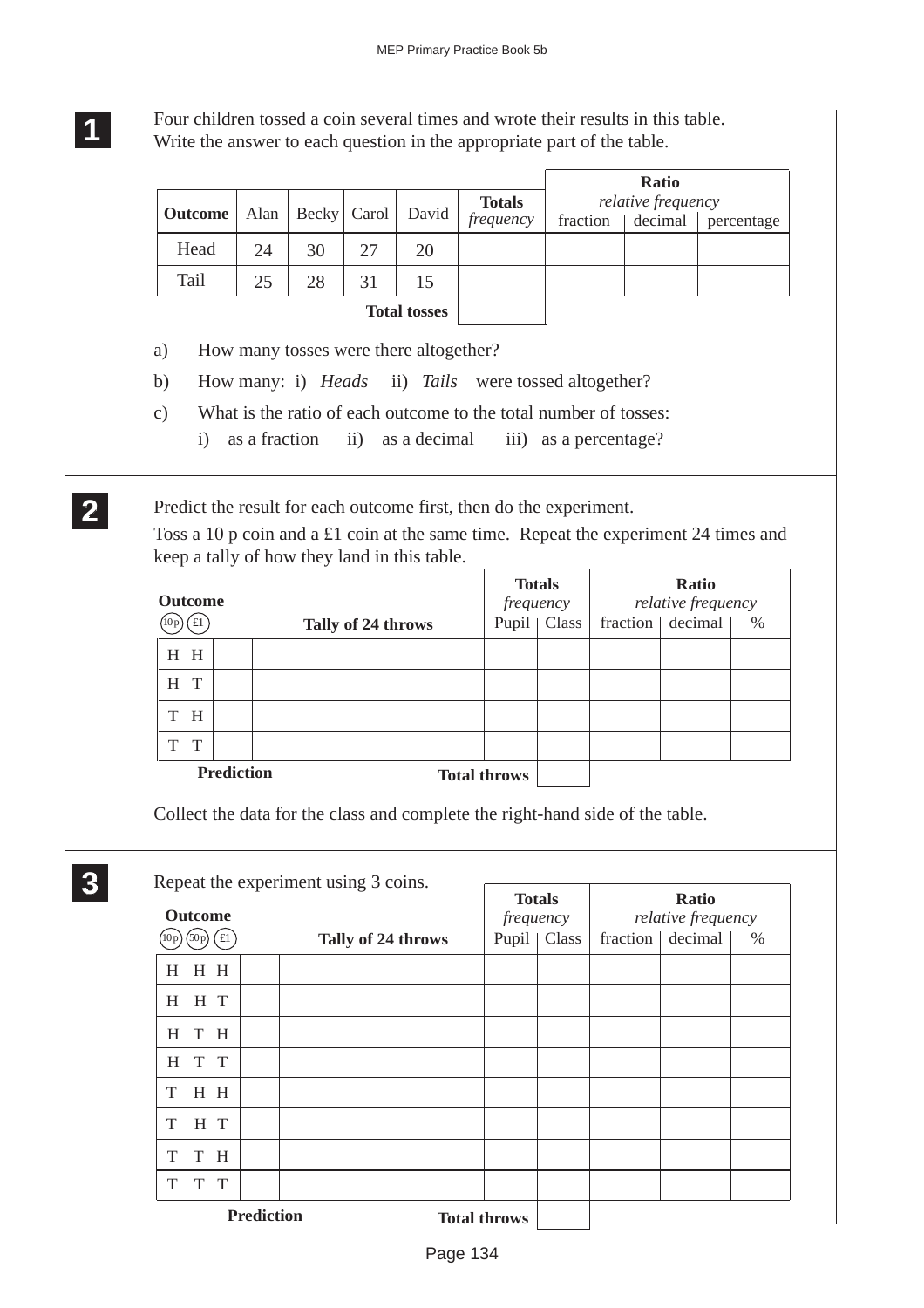|              | There are 6 black-faced and 10 white-faced sheep in a field. Write the parts and ratios<br>required.<br>What is the ratio of <i>black</i> -faced to <i>white</i> -faced sheep?<br>a)<br>What is the ratio of <i>white-faced</i> to <i>black-faced</i> sheep?<br>b)<br>What fraction of the sheep have:<br>$\mathbf{c})$<br>i) white faces<br>ii) black faces? |
|--------------|---------------------------------------------------------------------------------------------------------------------------------------------------------------------------------------------------------------------------------------------------------------------------------------------------------------------------------------------------------------|
| $\mathbf{2}$ | How certain are you of these outcomes occurring? Write $C$ for <b>certain</b> , $P$ for <b>possible</b><br>but not certain or I for impossible.<br>The final of the next <i>Football World Cup</i> will be in 2005.<br>a)                                                                                                                                     |
|              | The next time I toss a coin I will get a <i>Head</i> or a <i>Tail</i> .<br>b)                                                                                                                                                                                                                                                                                 |
|              | The next time I throw two dice the total will be more than 6.<br>$\mathbf{c})$                                                                                                                                                                                                                                                                                |
|              | The next time I throw two dice the total will be more than 12.<br>d)                                                                                                                                                                                                                                                                                          |
|              | It will rain next week in my home town.<br>e)                                                                                                                                                                                                                                                                                                                 |
|              | In a bag there are 40 marbles altogether. The marbles are either <i>red</i> or <i>blue</i> .<br>The ratio of <i>red</i> marbles to <i>blue</i> marbles is $1:3$ .                                                                                                                                                                                             |
|              | How many marbles are there of each colour?<br>blue<br>red<br>a)                                                                                                                                                                                                                                                                                               |
|              | If you take a marble out of the bag with your eyes shut, what is the <b>probability</b><br>b)<br>that it will be:                                                                                                                                                                                                                                             |
|              | not blue?<br>$\mathbf{i}$<br>blue<br>$\rm ii)$                                                                                                                                                                                                                                                                                                                |
|              | Imagine this net folded to make a cube and used as a dice.                                                                                                                                                                                                                                                                                                    |
|              | If the dice is rolled, what is the probability<br>blue<br>that the square facing up is:                                                                                                                                                                                                                                                                       |
|              | red<br>red<br>red<br>yellow<br>blue<br>red<br>b)<br>a)                                                                                                                                                                                                                                                                                                        |
|              | blue<br>$\mathbf{d}$<br>not <i>red</i> ?<br>yellow<br>$\mathbf{c})$                                                                                                                                                                                                                                                                                           |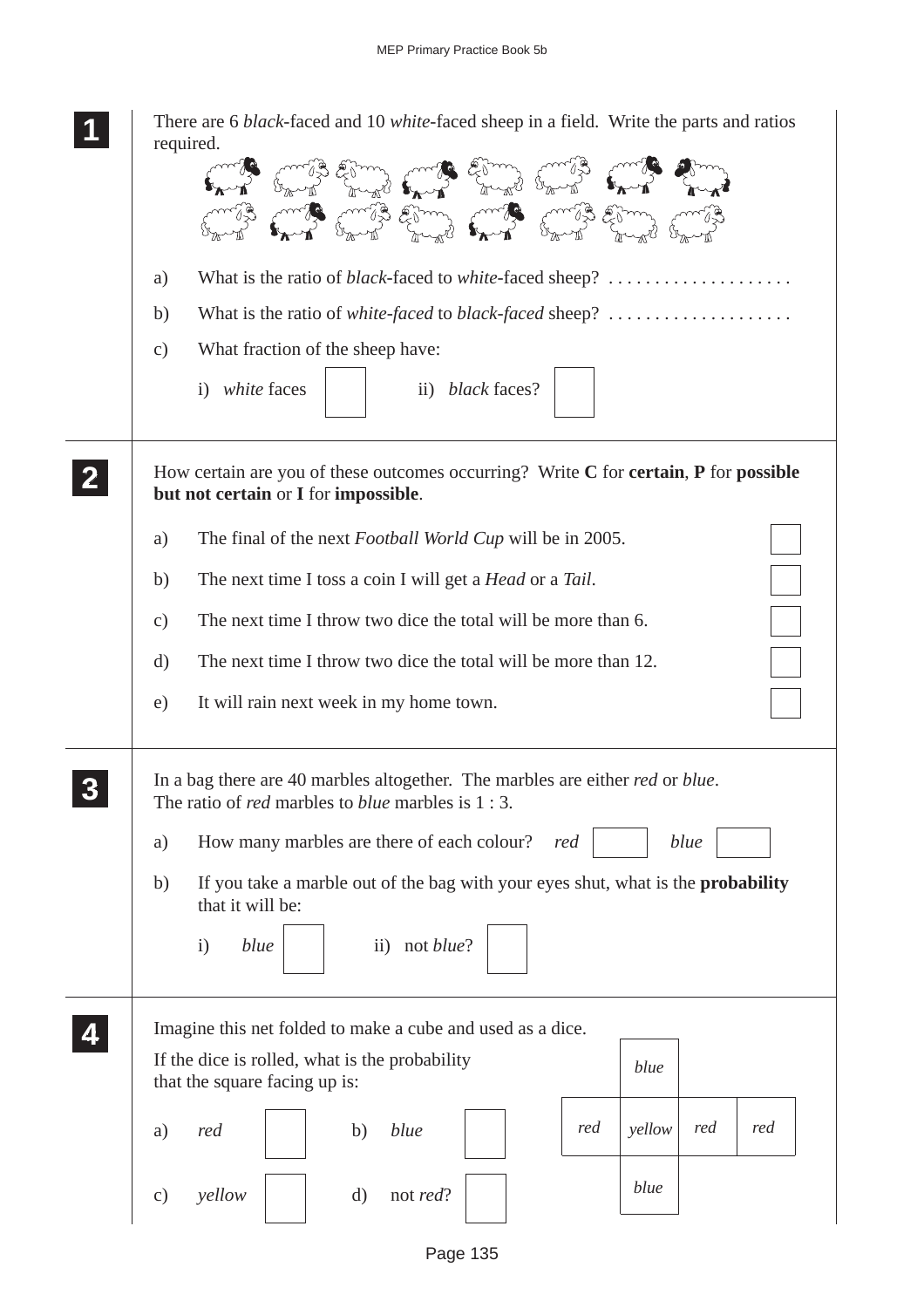# Predict the result of each outcome first, then do the experiment.

**1 11 11**

Throw a *white* and a *red* dice at the same time and note how they land in this table. Repeat the experiment 72 times. Collect the class data and complete the table.

|                         | <b>Outcome</b>    |                                   | <b>Totals</b> | frequency     |          | <b>Ratio</b><br>relative frequency |      |
|-------------------------|-------------------|-----------------------------------|---------------|---------------|----------|------------------------------------|------|
| $\overline{\mathbb{C}}$ |                   | Tally of 72 throws                |               | Pupil   Class | fraction | decimal                            | $\%$ |
| $\mathbf{1}$            | $\mathbf{1}$<br>j |                                   |               |               |          |                                    |      |
| $\mathbf{1}$            | $\overline{2}$    |                                   |               |               |          |                                    |      |
| $\mathbf{1}$            | $\mathfrak{Z}$    |                                   |               |               |          |                                    |      |
| $\mathbf{1}$            | $\overline{4}$    |                                   |               |               |          |                                    |      |
| $\mathbf{1}$            | $\mathfrak s$     |                                   |               |               |          |                                    |      |
| $\mathbf{1}$            | $\sqrt{6}$        |                                   |               |               |          |                                    |      |
| $\mathfrak{2}$          | $\,1\,$           |                                   |               |               |          |                                    |      |
| $\sqrt{2}$              | $\sqrt{2}$        |                                   |               |               |          |                                    |      |
| $\overline{2}$          | 3                 |                                   |               |               |          |                                    |      |
| $\sqrt{2}$              | $\overline{4}$    |                                   |               |               |          |                                    |      |
| $\overline{2}$          | 5                 |                                   |               |               |          |                                    |      |
| $\sqrt{2}$              | $\sqrt{6}$        |                                   |               |               |          |                                    |      |
| $\mathfrak{Z}$          | $\,1\,$           |                                   |               |               |          |                                    |      |
| 3                       | $\overline{2}$    |                                   |               |               |          |                                    |      |
| 3                       | $\mathfrak{Z}$    |                                   |               |               |          |                                    |      |
| 3                       | $\overline{4}$    |                                   |               |               |          |                                    |      |
| 3                       | 5                 |                                   |               |               |          |                                    |      |
| $\mathfrak{Z}$          | $\sqrt{6}$        |                                   |               |               |          |                                    |      |
| $\overline{4}$          | $\,1\,$           |                                   |               |               |          |                                    |      |
| $\overline{4}$          | $\sqrt{2}$        |                                   |               |               |          |                                    |      |
| $\overline{4}$          | $\mathfrak{Z}$    |                                   |               |               |          |                                    |      |
| $\overline{4}$          | $\overline{4}$    |                                   |               |               |          |                                    |      |
| $\overline{4}$          | $\mathfrak s$     |                                   |               |               |          |                                    |      |
| $\overline{4}$          | $\sqrt{6}$        |                                   |               |               |          |                                    |      |
| $\sqrt{5}$              | $\,1\,$           |                                   |               |               |          |                                    |      |
| 5                       | $\sqrt{2}$        |                                   |               |               |          |                                    |      |
| 5                       | $\mathfrak{Z}$    |                                   |               |               |          |                                    |      |
| $\sqrt{5}$              | $\overline{4}$    |                                   |               |               |          |                                    |      |
| 5                       | 5                 |                                   |               |               |          |                                    |      |
| $\sqrt{5}$              | $\sqrt{6}$        |                                   |               |               |          |                                    |      |
| $6\,$                   | $1\,$             |                                   |               |               |          |                                    |      |
| $6\,$                   | $\overline{2}$    |                                   |               |               |          |                                    |      |
| 6                       | $\mathfrak{Z}$    |                                   |               |               |          |                                    |      |
| 6                       | $\overline{4}$    |                                   |               |               |          |                                    |      |
| $\boldsymbol{6}$        | $\sqrt{5}$        |                                   |               |               |          |                                    |      |
| 6                       | $\sqrt{6}$        |                                   |               |               |          |                                    |      |
|                         |                   | Prediction<br><b>Total throws</b> |               |               |          |                                    |      |

Page 136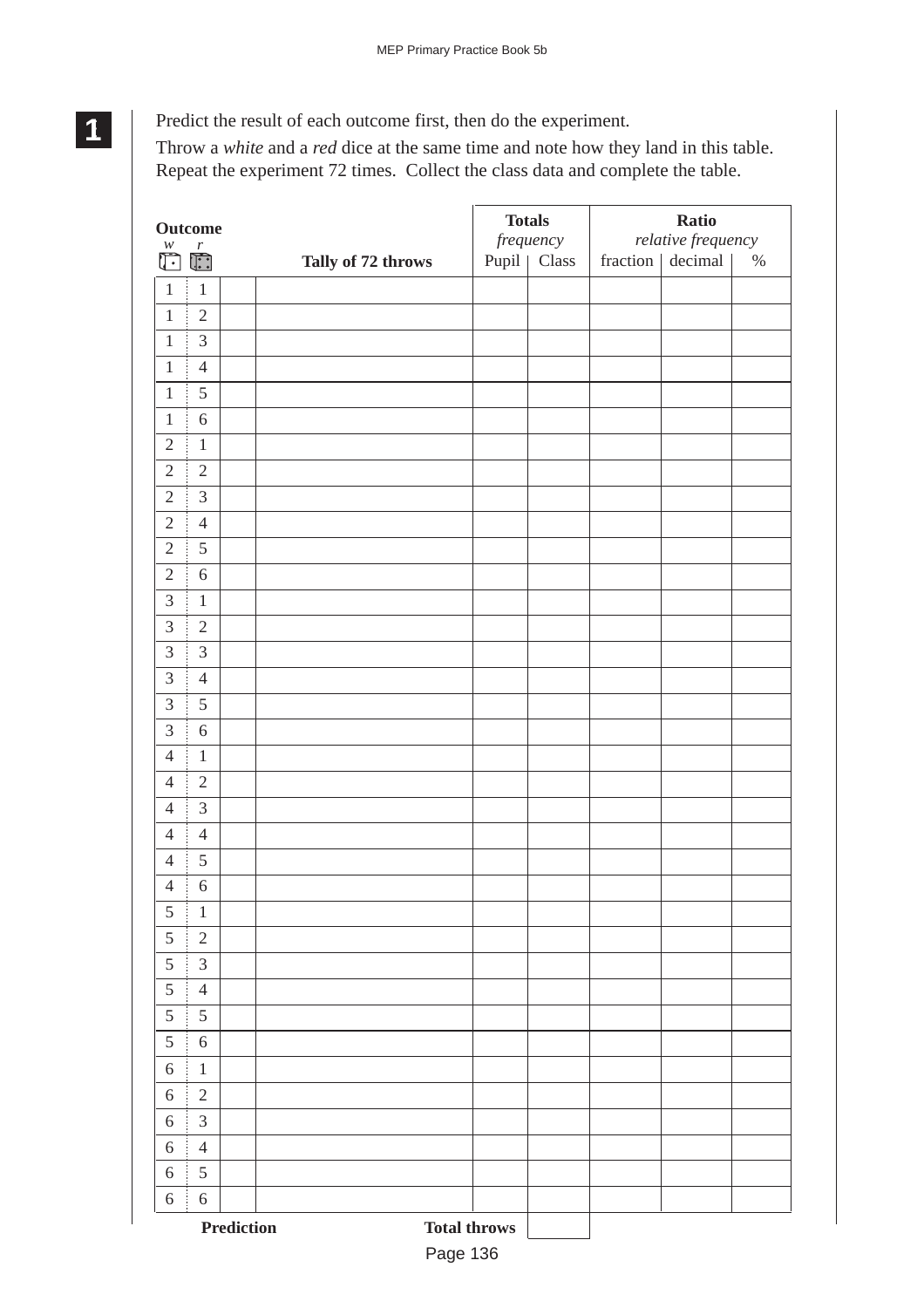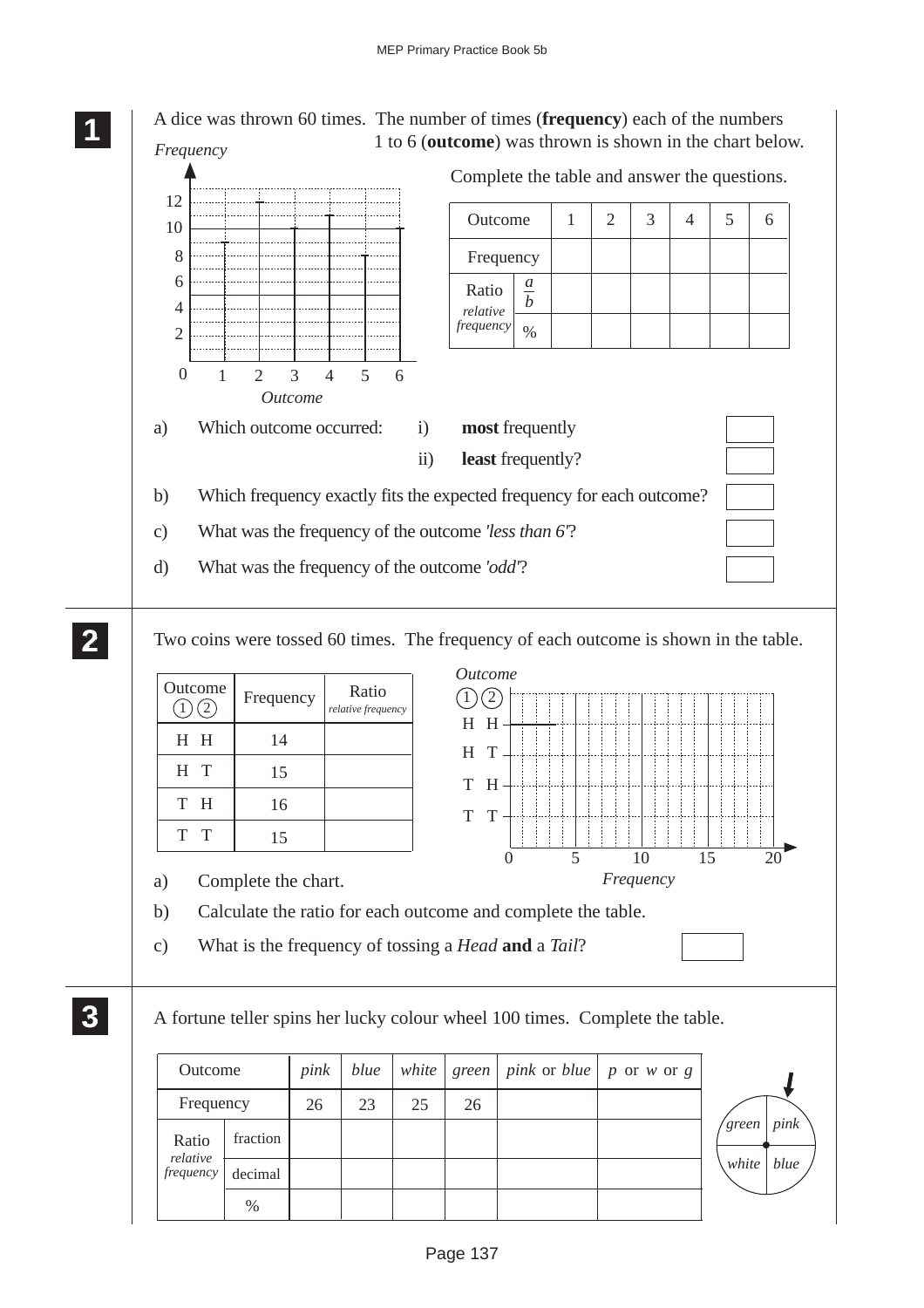

## 1, 2, 3, 4, 5 or 6

**1 11 11**

> Show the probability of each of these outcomes by joining it to the correct  $\mathscr{L}$ point on the probability scale.



number wheel, any of the numbers has an equal chance of coming to rest in front of the arrow.

Also, the wheel has been fixed so that it cannot stop with the arrow pointing to a line between two numbers.

What is the probability of these outcomes happening?



 $\sqrt[1]{\frac{9}{2}}$ 

 $8/9$  ج $|$  ج $\,$ 

 $\hat{\epsilon}_{\mathcal{F}}$ ن 19  $\overline{\phantom{0}}$ 

 $254/12$ 

6 ロ 18  $\hat{\mathcal{A}}$ 10<br>10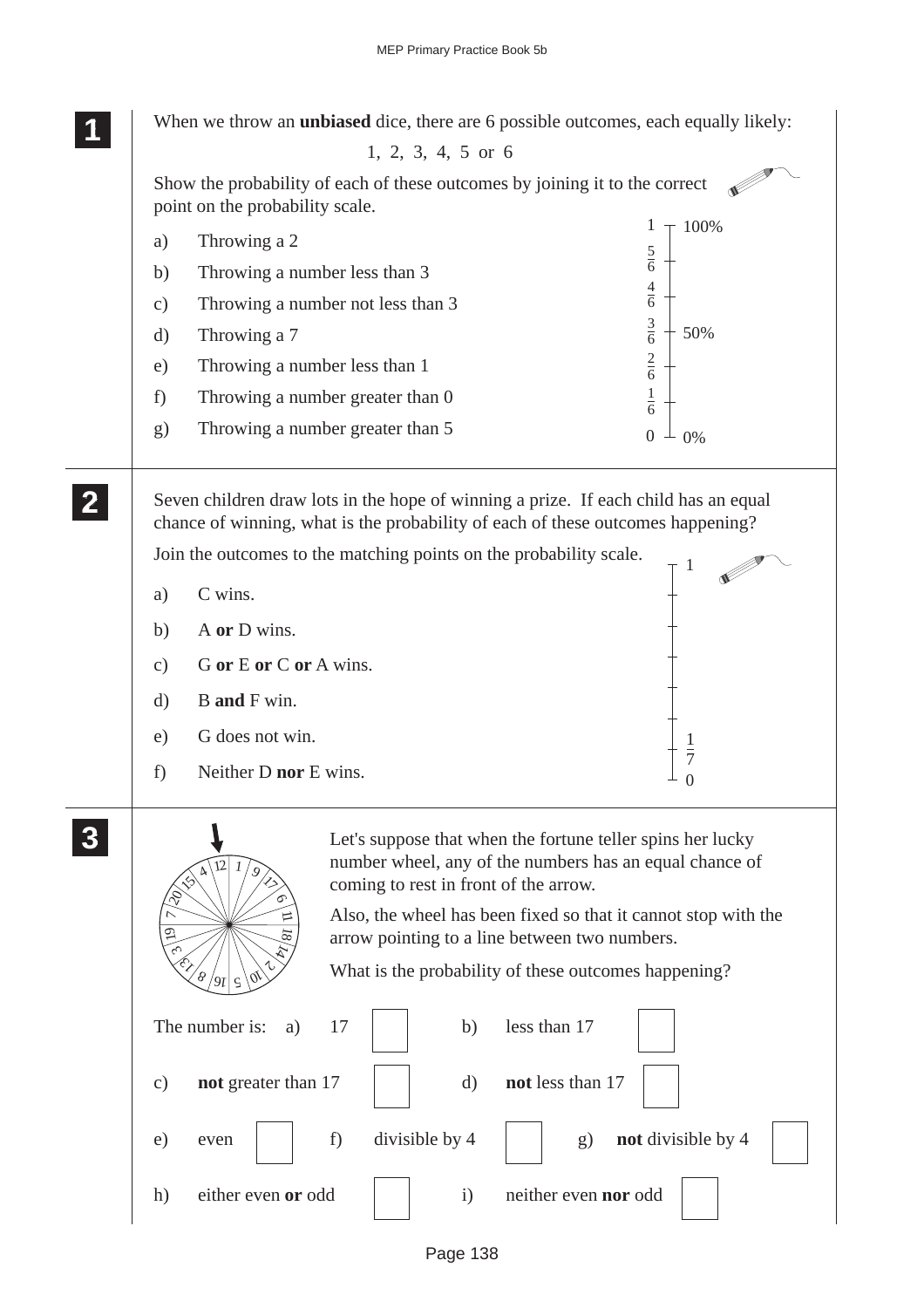|               | In a lottery game, 2 numbers are drawn from the numbers $1, 2, 3$ and $4$ .<br>Let's suppose that each number has an equal chance of being drawn.                                                                                                                                                                              |
|---------------|--------------------------------------------------------------------------------------------------------------------------------------------------------------------------------------------------------------------------------------------------------------------------------------------------------------------------------|
| a)            | List the possible outcomes if the order of the two numbers does not matter.                                                                                                                                                                                                                                                    |
| b)            | .<br>What is the probability of these outcomes?<br>The numbers are1 and 3.<br>ii) One of the numbers is 2.<br>$\mathbf{i}$                                                                                                                                                                                                     |
|               | One of the numbers is either 1 or 3.<br>$\overline{iii}$                                                                                                                                                                                                                                                                       |
| $\mathbf{c})$ | List the possible outcomes if the order of the two numbers <b>does</b> matter.                                                                                                                                                                                                                                                 |
|               | This time the numbers $1, 2, 3$ and 4 are written on cards and put into a bag.<br>A pupil takes out one card with his eyes shut, notes the number and puts it back into the<br>bag again. Then the pupil takes out a 2nd card in the same way and notes the number.                                                            |
| a)            | List the possible outcomes if the order of the two numbers does not matter.                                                                                                                                                                                                                                                    |
| b)            | List the possible outcomes if the order of the two numbers <b>does</b> matter.                                                                                                                                                                                                                                                 |
|               | Eight children have written their names on a wheel of fortune. The fortune teller spins<br>the wheel to see who is to be chosen to have their fortunes told.<br>Let's suppose that each letter has an equal chance of coming to rest in front of the arrow<br>and that the wheel cannot stop on the lines between the letters. |
|               | What is the probability of each of these outcomes?<br>$\mathbf{A}$<br>E                                                                                                                                                                                                                                                        |
| a)            | $\mathcal{C}$<br>F<br>A wins.<br>D wins.<br>b)<br>G<br>H                                                                                                                                                                                                                                                                       |
| $\mathbf{c})$ | D<br>B<br>B and G win.<br>F does not win.<br>$\mathbf{d}$                                                                                                                                                                                                                                                                      |
| e)            | Neither C nor H wins.<br>C or H wins.<br>f)                                                                                                                                                                                                                                                                                    |
| $\mathbf{g}$  | The winning name's initial letter comes after C in the alphabet.                                                                                                                                                                                                                                                               |
| h)            | The winning name's initial letter comes before C in the alphabet.                                                                                                                                                                                                                                                              |
| $\mathbf{i}$  | E either wins or doesn't win.                                                                                                                                                                                                                                                                                                  |